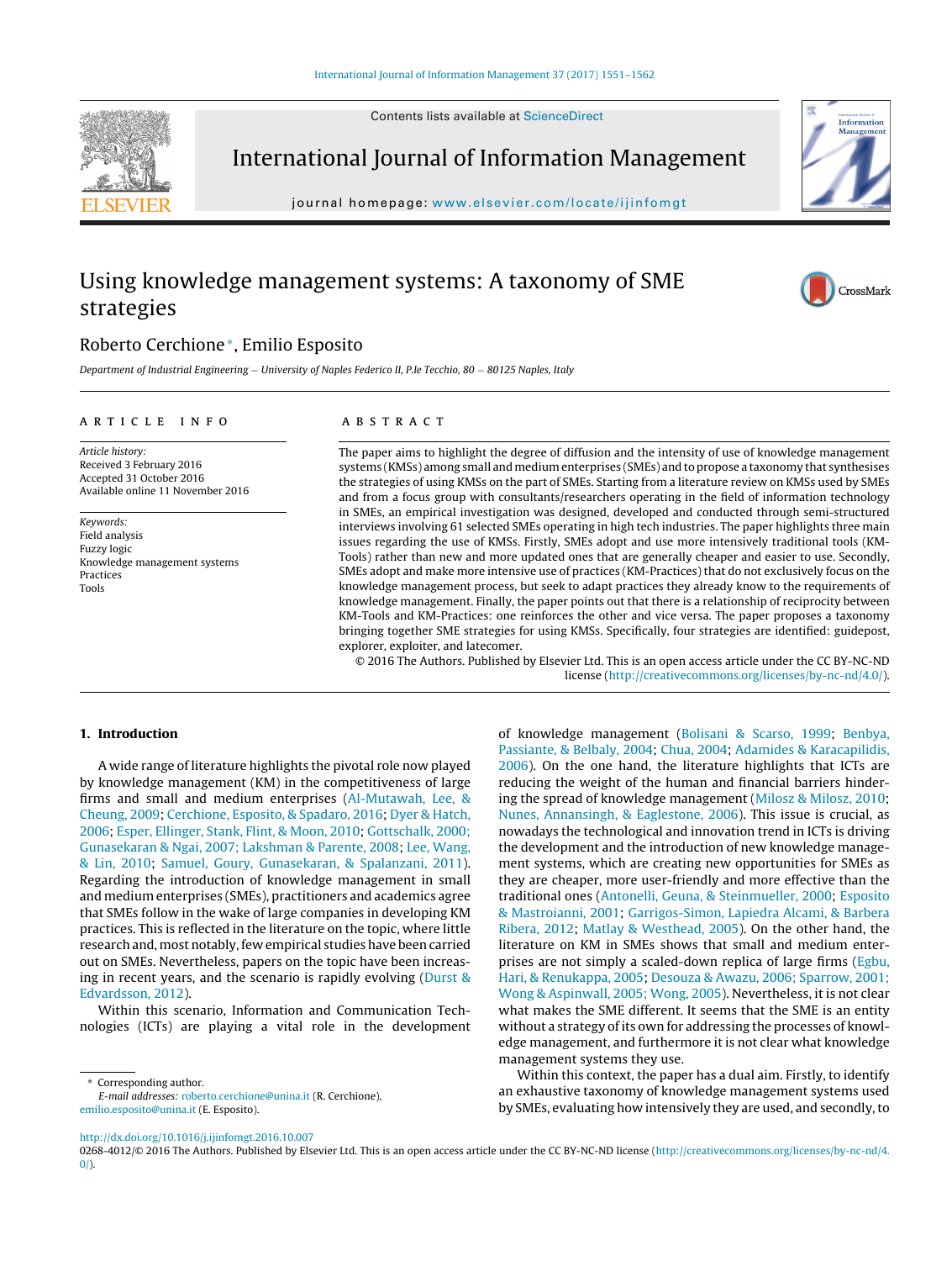propose a taxonomy of SME strategies addressing the processes of knowledge management. These results are obtained through desk analysis and semi-structured interviews carried out on a sample of selected SMEs.

The paper is organised into seven sections. Following this introduction, the second section deals with the literature review on KM in SMEs and three research questions are suggested. In the third section, a taxonomy of KM-Tools and a taxonomy of KM-Practices are identified. The fourth section describes the research methodology and the context of investigation. The degree of diffusion and the intensity of use of KM-Tools and KM-Practices are illustrated and discussed in the fifth section. The sixth section proposes a taxonomy of SME strategies. Finally, the conclusions and implications are illustrated.

## **2. Literature review**

This section proposes a systematic review to analyse the state of the art of the literature on the subject of KMSs in SMEs. A systematic review is an overview of primary studies that use explicit and reproducible methods ([Greenhalgh,](#page-10-0) [1997\).](#page-10-0) According to Greenhalgh, Pittaway et al. (2004) propose a systematic literature review organised into ten steps. Petticrew and Roberts (2006) define a systematic review as a "review that strives to comprehensively identify, appraise and synthesize all relevant studies on a given topic" and suggest a review process organised into 12 steps. [Easterby-Smith,](#page-10-0) [Thorpe](#page-10-0) [and](#page-10-0) [Jackson](#page-10-0) [\(2012\)](#page-10-0) identify two main processes in a systematic review. The first consists in defining the review protocol and mapping the field by accessing, retrieving and judging the quality and the relevance of studies in the research field under investigation. The second describes findings to identify gaps in the existing body of knowledge.

According to this approach, it is possible to identify two main phases:

- 1. A paper selection phase
- 2. A content analysis phase

The first phase includes the identification of key words, the construction of search strings, the choice of databases to be investigated (Scopus, Web of Science, etc.), a review of the databases using the search strings, the selection of papers to be analysed in detail, the definition of criteria for inclusion/exclusion, and the process of selection according to the inclusion/exclusion criteria.

In the second phase, the selected papers are reviewed and studied in depth in order to highlight strengths and weaknesses in the literature, evidence research gaps, and identify appropriate research questions to be investigated.

#### 2.1. Papers selection

In order to ensure a high level of rigorousness, the search was conducted using two academic databases (Scopus and Web of Science) from 1960 until 2014 and a set of selected keywords such as "KMS\*", "knowledge management system\*" "knowledge management tool\*", "knowledge management practice\*" was used in combination with "SME\*; "small firm\*; "small business\*; "small and medium enterprise\*. Initially, a total of 243 hits were found, as shown in Table 1.

In order to focus on the research products closer to the topic under investigation, three criteria for the inclusion/exclusion of research products were defined as reported in Table 2.

The first criterion follows the approach proposed by Pittaway et al. (2004). It makes it possible to only select papers whose abstracts focus on knowledge management systems in the con-

| Table 1          |  |
|------------------|--|
| Material search. |  |

| Keywords used                                           | TITLE-ABS-KEY ("KMS*ÖR (knowledge<br>management AND ("tool*ÖR<br>"practice*ÖR "system*) AND<br>TITLE-ABS-KEY ("SME*ÖR "small<br>firm*ÖR "small business*ÖR "small and<br>medium enterprise*) |
|---------------------------------------------------------|----------------------------------------------------------------------------------------------------------------------------------------------------------------------------------------------|
| Date range<br>Number of hits retrieved in databases 243 | The literature review spans the years<br>1960-2014.                                                                                                                                          |

#### **Table 2**

| Inclusion/exclusion criteria. |  |  |  |
|-------------------------------|--|--|--|
|-------------------------------|--|--|--|

| First criterion: focus of the abstracts | Abstracts focusing on knowledge<br>management systems and SMEs are<br>included                                          |
|-----------------------------------------|-------------------------------------------------------------------------------------------------------------------------|
| Second criterion: focus of the papers   | Papers focusing on knowledge<br>management systems and SMEs are<br>included                                             |
| Third criterion: cited references       | Papers not included in Scopus and Web<br>of Science but cited in the literature on<br>knowledge management are included |

**Table 3**

First step selection.

| List  | Description                                                                                                                                                                                    | Number of papers |
|-------|------------------------------------------------------------------------------------------------------------------------------------------------------------------------------------------------|------------------|
| R     | "Papers with a predominant focus on<br>KMSs but scarce or inconsiderable<br>reference to SMEs" OR "Papers with a<br>prevalent focus on SMEs but scarce or<br>inconsiderable reference to KMSs" | 144              |
|       | "Papers with a focus on both KMSs and<br>SMEs"                                                                                                                                                 | 99               |
| Total |                                                                                                                                                                                                | 243              |

text of SMEs. In order to meet this objective, the abstracts of the 243 papers were read in parallel by two researchers, plus a third in the event of uncertainty. In line with Petticrew and Roberts (2006), [Easterby-Smith](#page-10-0) et [al.](#page-10-0) [\(2012\)](#page-10-0) and Pittaway et al. (2004), the papers were categorised into the following two lists as shown in Table 3:

- List A includes papers with a focus on knowledge management systems and SMEs
- List B includes papers with a prevalent focus on knowledge management systems but scarce or insignificant reference to SMEs or papers with a prevalent focus on SMEs but scarce or inconsiderable reference to KMSs.

The papers contained in List B (144 papers) were excluded as they were beyond the scope of the research. The 99 papers contained in List A were fully considered and subjected to the second criterion to be analysed in detail.

The second criterion is related to the focus of the paper. For this purpose, papers were read in full by two researchers. In the event of conflicting judgements, a third researcher was involved in the selection process. The in-depth reading phase allowed us to exclude 50 papers (out of 99) as they did not focus on the research topic.

The third criterion relates to the references cited in the literature analysed, but not identified during the previous process of selection or not included in Scopus and Web of Science databases. This third criterion did not disclose any further additional documents. 49 papers were thus selected for the subsequent phase of descriptive analysis.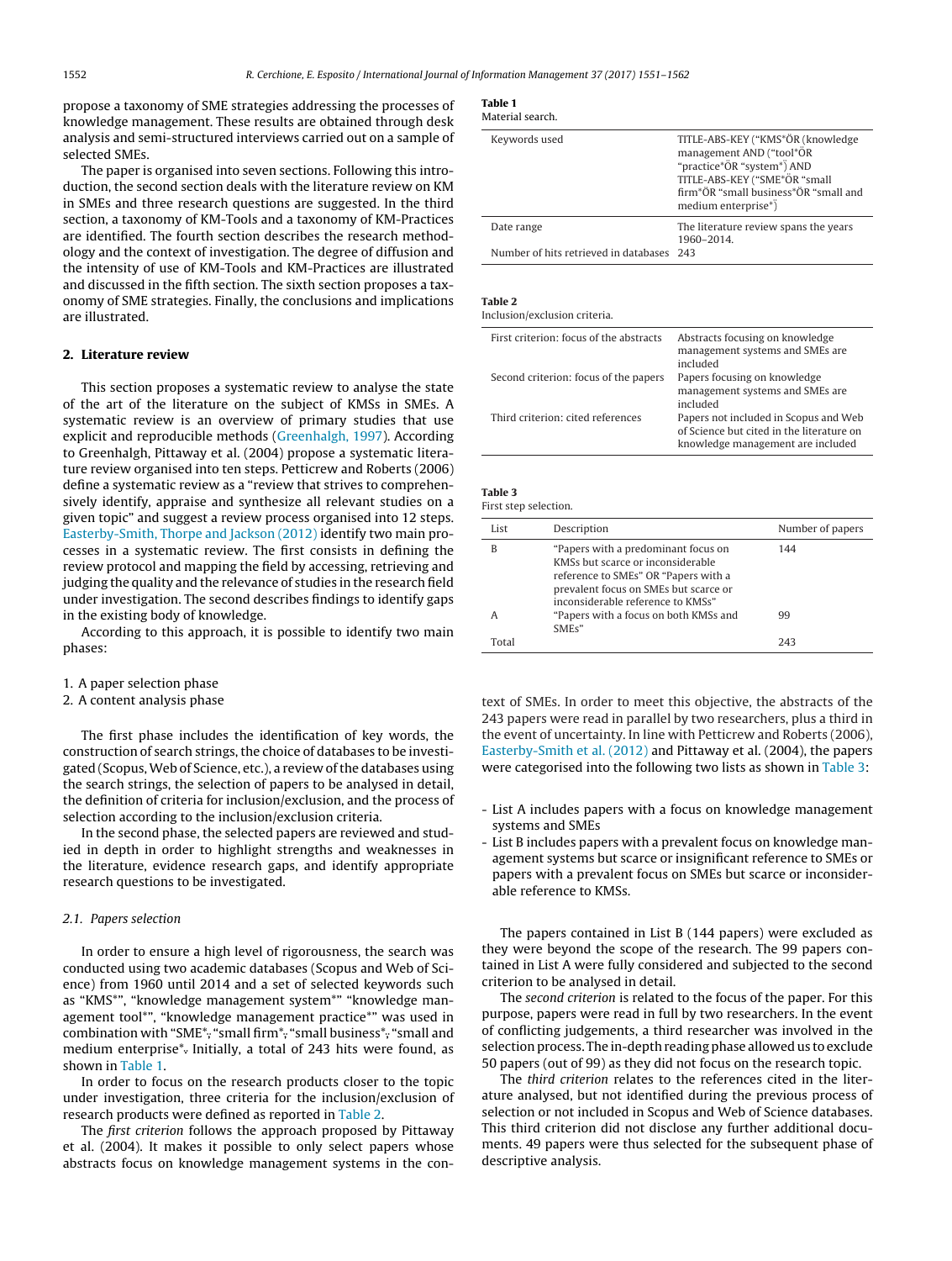#### 2.2. Content analysis

Content analysis of the 49 papers aims to give a detailed overview ofthe issues covered by the literature on knowledge management systems in SMEs. Two content perspectives are identified: the knowledge management process and the knowledge management systems.

In accordance with [Kanat](#page-10-0) [and](#page-10-0) [Atilgan](#page-10-0) [\(2014\),](#page-10-0) the knowledge management process was subdivided into 3 different phases: 1) the creation phase, in which knowledge is acquired and validated, 2) the storage phase, in which knowledge is retained and organised, and 3) the transfer phase, in which several actors exchange and share knowledge.

In line with [Alavi](#page-10-0) [and](#page-10-0) [Leidner](#page-10-0) [\(2001\),](#page-10-0) [Corso](#page-10-0) et [al.](#page-10-0) [\(2003\),](#page-10-0) and [Cerchione,](#page-10-0) [Esposito,](#page-10-0) [and](#page-10-0) [Spadaro,](#page-10-0) [2015,](#page-10-0) the KMSs were divided into two categories, i.e., 1) Knowledge management practices (KM-Practices), defined as the set of methods and techniques to support the organisational processes of knowledge creation, storage, and transfer, and 2) Knowledge management tools (KM-Tools), namely the specific IT-based systems supporting KM-Practices.

By overlapping the two perspectives, the papers were classified into 6 areas and analysed in detail [\(Table](#page-3-0) 4):

1) KM-Tools supporting the knowledge creation phase

- 2) KM-Tools supporting the knowledge storage phase
- 3) KM-Tools supporting the knowledge transfer phase
- 4) KM-Practices supporting the knowledge creation phase
- 5) KM-Practices supporting the knowledge storage phase
- 6) KM-Practices supporting the knowledge transfer phase

#### 2.2.1. KM-Tools supporting the knowledge creation phase

The first area includes 3 papers [\(Hari,](#page-10-0) [Egbu,](#page-10-0) [&](#page-10-0) [Kumar,](#page-10-0) [2005;](#page-10-0) [Perez-Araos,](#page-11-0) [Barber,](#page-11-0) [Munive-Hernandez,](#page-11-0) [&](#page-11-0) [Eldridge,](#page-11-0) [2007;](#page-11-0) Tan & Hung, 2006) focusing on KM-Tools improving the knowledge creation phase. [Hari](#page-10-0) et [al.](#page-10-0) [\(2005\),](#page-10-0) [Perez-Araos](#page-11-0) et [al.](#page-11-0) [\(2007\)](#page-11-0) and Tan and Hung (2006) illustrate the use of innovative knowledge creation tools. These authors underline that the adoption of these tools allows SMEs to facilitate the creation of networks and manage the created knowledge efficiently and effectively.

#### 2.2.2. KM-Tools supporting the knowledge storage phase

The second area includes 9 papers dealing with KM-Tools that support the knowledge storage phase [\(Adisa](#page-10-0) [and](#page-10-0) [Rose,](#page-10-0) [2013;](#page-10-0) [Edvardsson,](#page-10-0) [2009;](#page-10-0) [Fargnoli,](#page-10-0) [De](#page-10-0) [Minicis,](#page-10-0) [&](#page-10-0) [Di](#page-10-0) [Gravio,](#page-10-0) [2011;](#page-10-0) [Heavin,](#page-10-0) [2011;](#page-10-0) [Huang,](#page-10-0) [Huang,](#page-10-0) [Wu,](#page-10-0) [&](#page-10-0) [Lin,](#page-10-0) [2009;](#page-10-0) [Lin,](#page-10-0) [Seidel,](#page-10-0) [Shekar,](#page-10-0) [Shahbazpour,](#page-10-0) [&](#page-10-0) [Howell,](#page-10-0) [2012;](#page-10-0) [Lockett,](#page-10-0) [Cave,](#page-10-0) [Kerr,](#page-10-0) [&](#page-10-0) [Robinson,](#page-10-0) [2009;](#page-10-0) [Rosu,](#page-11-0) [Dragoi,](#page-11-0) [&](#page-11-0) [Guran,](#page-11-0) [2009;](#page-11-0) Tan & Hung, 2006). Heavin (2011) and [Lin](#page-10-0) et [al.](#page-10-0) [\(2012\)](#page-10-0) show the opportunity offered by decision support systems for knowledge storage in SMEs. Adisa and Rose (2013) and [Huang](#page-10-0) et [al.](#page-10-0) [\(2009\)](#page-10-0) analyse the use of enterprise resource planning (ERP). [Lockett](#page-10-0) et [al.](#page-10-0) [\(2009\)](#page-10-0) examine the adoption of a knowledge database to facilitate the process of knowledge storage. [Edvardsson](#page-10-0) [\(2009\)](#page-10-0) and [Rosu](#page-11-0) et [al.](#page-11-0) [\(2009\)](#page-11-0) suggest a knowledge-based applications architecture based on the use of enterprise resource planning (ERP), customer relationship management (CRM), document management systems (DMS), and data warehouses (DW).

## 2.2.3. KM-Tools supporting the knowledge transfer phase

The third area includes 13 papers (Aziz & Poorsartep, 2010; [Beylier,](#page-10-0) [Pourroy,](#page-10-0) [Villeneuve,](#page-10-0) [&](#page-10-0) [Mille,](#page-10-0) [2009;](#page-10-0) [Cagnazzo,](#page-10-0) [Tiacci,](#page-10-0) [&](#page-10-0) [Rossi,](#page-10-0) [2014;](#page-10-0) [Choudhary,](#page-10-0) [Harding,](#page-10-0) [Camarinha-Matos,](#page-10-0) [Lenny](#page-10-0) [Koh,](#page-10-0) [&](#page-10-0) [Tiwari,](#page-10-0) [2013;](#page-10-0) [Dotsika](#page-10-0) [and](#page-10-0) [Patrick,](#page-10-0) [2013;](#page-10-0) [Grace,](#page-10-0) [2009;](#page-10-0) [Gresty,](#page-10-0) [2013;](#page-10-0) [Lopez-Nicolas](#page-10-0) [and](#page-10-0) [Soto-Acosta,](#page-10-0) [2010;](#page-10-0) [Majors](#page-10-0) [and](#page-10-0) [Stale,](#page-10-0) [2010;](#page-10-0) [Razmerita](#page-10-0) [and](#page-10-0) [Kirchner,](#page-10-0) [2011;](#page-10-0) [Soto-Acosta,](#page-11-0) [Colomo-Palacios,](#page-11-0) [&](#page-11-0) [Popa,](#page-11-0) [2014;](#page-11-0) Tan and Hung, 2006; [Taticchi,](#page-11-0) [Tonelli,](#page-11-0) [Hernandez,](#page-11-0) [&](#page-11-0) [Cagnazzo,](#page-11-0) [2009\)](#page-11-0) dealing with KM-Tools improving the knowledge transfer phase. [Grace](#page-10-0) [\(2009\),](#page-10-0) [Gresty](#page-10-0) [\(2013\)](#page-10-0) and [Razmerita](#page-11-0) [and](#page-11-0) [Kirchner](#page-11-0) [\(2011\)](#page-11-0) show the opportunity offered by wikis. [Lopez-](#page-10-0)Nicolas [and](#page-10-0) [Soto-Acosta](#page-10-0) [\(2010\)](#page-10-0) identified intranet and webpages as KMSs to support organisational learning. [Choudhary](#page-10-0) et [al.](#page-10-0) [\(2013\)](#page-10-0) analyses the use of communication and collaborative tools. Similarly, [Dotsika](#page-10-0) [and](#page-10-0) [Patrick](#page-10-0) [\(2013\)](#page-10-0) illustrate some specific communication tools (email, blog, content management system), and collaborative tools (social media). Finally, [Beylier](#page-10-0) et [al.](#page-10-0) [\(2009\)](#page-10-0) analyse a prototype collaboration tool to improve the knowledge transfer phase.

#### 2.2.4. KM-Practices improving the knowledge creation phase

The fourth area includes three papers [\(Delen,](#page-10-0) [Zaim,](#page-10-0) [Kuzey,](#page-10-0) [&](#page-10-0) [Zaim,](#page-10-0) [2013;](#page-10-0) Sandhu & Naaranoja, 2009; [Shih,](#page-11-0) [Chang,](#page-11-0) [&](#page-11-0) [Lin,](#page-11-0) [2010\).](#page-11-0) [Shih](#page-11-0) et [al.](#page-11-0) [\(2010\)](#page-11-0) analyse the adoption of brainstorming as a very common team-oriented KM-Practice improving the knowledge creation phase.

#### 2.2.5. KM-Practices improving the knowledge storage phase

The fifth area includes 10 papers [\(Ambrosini](#page-10-0) and Bowman, [2008;](#page-10-0) Delen et al., 2013; [Durst](#page-10-0) [and](#page-10-0) [Wilhelm,](#page-10-0) [2011;](#page-10-0) [Fink](#page-10-0) [and](#page-10-0) [Ploder,](#page-10-0) [2009;](#page-10-0) [Hutchinson](#page-10-0) [and](#page-10-0) [Quintas,](#page-10-0) [2008;](#page-10-0) [du](#page-10-0) [Plessis,](#page-10-0) [2008;](#page-10-0) [Levy,](#page-10-0) [Loebbecke,](#page-10-0) [&](#page-10-0) [Powell,](#page-10-0) [2003;](#page-10-0) [Navarro,](#page-11-0) [Dewhurst,](#page-11-0) [&](#page-11-0) [Eldridge,](#page-11-0) [2010;](#page-11-0) Phusavat and Manaves, 2008; [Villar,](#page-11-0) [Alegre,](#page-11-0) [&](#page-11-0) [Pla-Barber,](#page-11-0) [2014\).](#page-11-0) Even though [Hutchinson](#page-10-0) [and](#page-10-0) [Quintas](#page-10-0) [\(2008\)](#page-10-0) underline that SMEs are more likely to adopt informal processes to manage knowledge, other authors [\(Ambrosini](#page-10-0) [and](#page-10-0) [Bowman,](#page-10-0) [2008;](#page-10-0) [Durst](#page-10-0) [and](#page-10-0) [Wilhelm,](#page-10-0) [2011,](#page-10-0) [2012;](#page-10-0) [Fink](#page-10-0) [and](#page-10-0) [Ploder,](#page-10-0) [2009;](#page-10-0) [Levy](#page-10-0) et [al.,](#page-10-0) [2003;](#page-10-0) [du](#page-10-0) [Plessis,](#page-10-0) [2008\)](#page-10-0) also suggest the importance of more formal practices and methods (such as: casual mapping, knowledge mapping, balance scorecards, formal manuals), while others suggest establishing a chief knowledge officer [\(Navarro](#page-11-0) et [al.,](#page-11-0) [2010\).](#page-11-0)

#### 2.2.6. KM-Practices improving the knowledge transfer phase

The sixth area includes 17 papers concerning KM-Practices improving the knowledge transfer phase. Some authors ([Chong,](#page-10-0) [Chong,](#page-10-0) [&](#page-10-0) [Gan,](#page-10-0) [2011;](#page-10-0) [Corso,](#page-10-0) [Martini,](#page-10-0) [Pellegrini,](#page-10-0) [&](#page-10-0) [Paolucci,](#page-10-0) [2003;](#page-10-0) [Delen](#page-10-0) et [al.,](#page-10-0) [2013;](#page-10-0) [Desouza](#page-10-0) [and](#page-10-0) [Awazu,](#page-10-0) [2006;](#page-10-0) [du](#page-10-0) [Plessis,](#page-10-0) [2008;](#page-10-0) [Lin,](#page-10-0) [Seidel,](#page-10-0) [Shekar,](#page-10-0) [Shahbazpour,](#page-10-0) [&](#page-10-0) [Howell,](#page-10-0) [2012;](#page-10-0) [Massa](#page-10-0) [and](#page-10-0) [Testa,](#page-10-0) [2011;](#page-10-0) [Navarro](#page-10-0) et [al.,](#page-10-0) [2010;](#page-10-0) [Nguyen](#page-10-0) [and](#page-10-0) [Mohamed,](#page-10-0) [2011;](#page-10-0) [Nicholls](#page-10-0) [and](#page-10-0) [Cargill,](#page-10-0) [2008;](#page-10-0) [Noblet](#page-10-0) [and](#page-10-0) [Simon,](#page-10-0) [2012;](#page-10-0) [Pillania](#page-10-0) [2008;](#page-10-0) [Sandhu](#page-10-0) [and](#page-10-0) [Naaranoja,](#page-10-0) [2009;](#page-10-0) [Spraggon](#page-10-0) [and](#page-10-0) [Bodolica,](#page-10-0) [2008;](#page-10-0) [Villar](#page-11-0) et [al.,](#page-11-0) [2014;Whyte](#page-11-0) [and](#page-11-0) [Classen,](#page-11-0) [2012;Yao,](#page-11-0) [Othman,Abdalla,](#page-11-0) [&](#page-11-0) [Jing,](#page-11-0) [2011\)](#page-11-0) suggest a variety of people-centred practices such as focus groups, meetings, seminars, communities of practice, communities of sharing, informal networks, project teams, storytelling, interactions with customers, interactions with suppliers, interaction with partners, job rotation, training.

Putting together the content analysis of the forty-nine papers presented in the above six areas, it emerges that the literature on KMSs in SMEs focuses only on specific IT-based tools (decision support systems, DW, DMS, CRM, ERP), formal practices (casual mapping, knowledge mapping, balance scorecards, formal manuals, chief knowledge officer), people-centred practices (brainstorming, focus groups, formal meetings, seminars, communities of practice, communities of sharing, informal networks, project teams, storytelling, interaction with customers, interaction with suppliers, interaction with partners, job rotation, training). Nevertheless, it does not take into consideration web-based tools (Ariba, WEEKS, RosettaNet B2B, SEBIs, EDI), multi-agent systems (LivingFactory, DragonChain, StrategyFinder, eBAC, Farm Smart 2000, Heifer Management System, Casa), on-line auctions applications (Agriculture.com, Comdaq.net, Agex.com, Team.com, eBay.com), semantic ontologies, knowledge transfer practices (CoPs, CBR, etc.).

In summary, the literature does not provide a complete overview of KM-Tools and KM-Practices used by SMEs to support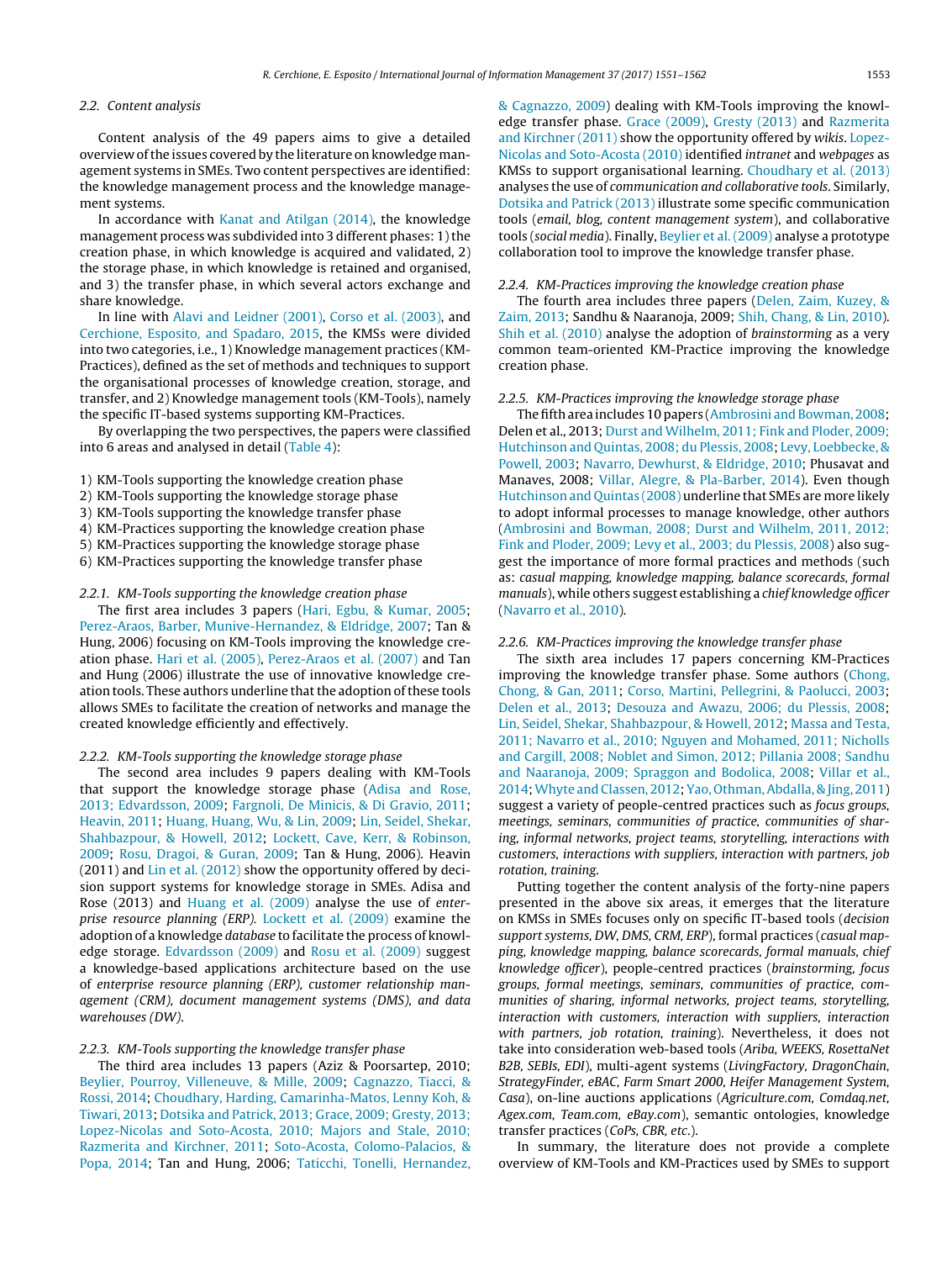#### **Table 4**

Papers by unit of analysis and process perspectives.

|                           |              | The KM-Process<br>Creation Phase | Storage Phase | Transfer Phase | TOTAL |
|---------------------------|--------------|----------------------------------|---------------|----------------|-------|
| <b>OBJECT OF ANALYSIS</b> | KM-Tools     |                                  |               | IJ             | 25    |
|                           | KM-Practices |                                  | 10            | . .            | 30    |
| <b>TOTAL</b>              |              |                                  | 19            | 30             | 55    |

\* Since some papers deal with more than one phase of the knowledge management process, the total shown in the table is 55 but the number of papers analysed is 49

the different phases in the knowledge management process; it does not highlight their degree of diffusion and their intensity of use. Moreover, although the literature focuses on the knowledge management systems used by SMEs, the point of view of the individual SMEs does not emerge. This issue is particularly significant as SMEs may have different strategies in dealing with knowledge management. These literature gaps allow us to formulate the following three research questions:

RQ1: Which KM-tools and KM-Practices are used by SMEs?

RQ2: What is the degree of diffusion and the intensity of use of KM-Tools and KM-Practices among SMEs?

RQ3: What are the strategies for using KM-Tools and KM-Practices among SMEs?

In order to provide an answer to the first research question, a taxonomy of KMSs is proposed in the next section.

## **3. Taxonomy of KM-Tools and KM-Practices**

Knowledge management systems have been identified through a three-phase process in order to provide an answer to the first research question.

Firstly, a list of knowledge management systems was obtained by integrating KMSs analysed in the literature and those proposed by [Alavi](#page-10-0) [and](#page-10-0) [Leidner](#page-10-0) [\(2001\),](#page-10-0) [Fink](#page-10-0) [and](#page-10-0) [Ploder](#page-10-0) [\(2009\),](#page-10-0) and [Massa](#page-10-0) [and](#page-10-0) [Testa](#page-10-0) [\(2011\).](#page-10-0)

Secondly, the list was submitted to a focus group of senior IT consultants/researchers operating in the field of SMEs. The result was a new list of KMSs. Moreover, on the basis of the feedback received, the list of KMSs was divided into KM-Tools and KM-Practices.

Thirdly, KM-Tools and KM-Practices were categorised according to the phases of the knowledge management process identified by [Kanat](#page-10-0) [and](#page-10-0) [Atilgan](#page-10-0) [\(2014\)](#page-10-0) (creation, storage, transfer). On the basis of the above three phases, Tables 5 and 6 present a taxonomy of KM-Tools and KM-Practices respectively.

These two taxonomies offer an extensive overview of the set of KM-Tools and KM-Practices that support the process of knowledge management in the field of SMEs and represent the answer to the first research question.

In order to provide answers to the second and third research question, a field analysis was carried out in a sample of small and medium enterprises.

#### **4. Context of investigation and field analysis methodology**

The field analysis was carried out on a sample of 61 SMEs located in the south of Italy. They mainly comprise small firms as shown in Table 7. For this table, the latest EU definition of SMEs proposed by the EU Commission is used ([European](#page-10-0) [Commission,](#page-10-0) [2005\).](#page-10-0)

[Table](#page-4-0) 8 shows that the 61% of SMEs operates in high-tech and complex manufacturing industries, such as aerospace, automotive and engineering. The 39% in service industry, such as information and communications technology, research and development, and management consulting.

The investigation methodology used for the field analysis is based on semi-structured interviews. The semi- structured interview approachhas the advantage thatit doesnotlimitthe interview

## **Table 5**

Taxonomy of KM-Tools.

| KM-Phase          | Tools                                                                                                                                                                                                                                         |                                                                                                                                            |
|-------------------|-----------------------------------------------------------------------------------------------------------------------------------------------------------------------------------------------------------------------------------------------|--------------------------------------------------------------------------------------------------------------------------------------------|
| Knowlede Creation | Data Mining<br>Data Visualization<br><b>Expert Systems</b><br>Social Data Mining<br><b>Text Mining</b><br>Collaborative Filtering                                                                                                             | Crowdsourcing Systems<br>Mash-up<br>Prediction and Idea<br>Markets<br><b>Syndication Systems</b><br><b>Trust and Reputation</b><br>Systems |
| Knowledge Storage | <b>Business Process</b><br>Management<br>Systems<br>Configuration<br>Management Systems<br>Content Management<br>Systems<br>Product Data<br><b>Management Systems</b><br>Product Lifecycle<br><b>Management Systems</b><br><b>ERP Systems</b> | <b>Databases</b><br>Data Management<br>Systems<br>Data Warehouse<br>Document Management<br>Systems<br>Decision Support Systems             |
| KnowledgeTransfer | Cloud Computing<br>Learning Management<br>Systems<br>Peer-to-Peer Resource<br>Sharing<br>Podcasting/Videocasting<br>Social Media<br>Wiki                                                                                                      | Audio conference/Video<br>conference<br>Blogs<br>Chat<br>Conversational<br>Technologies<br>E-mail                                          |

**Table 6**

Taxonomy of KM-Practices.

| KM-Phase              | Practices                                                                                                                                                                                          |                                                                                                                                                      |
|-----------------------|----------------------------------------------------------------------------------------------------------------------------------------------------------------------------------------------------|------------------------------------------------------------------------------------------------------------------------------------------------------|
| Knowlede<br>Creation  | <b>Brainstorming</b><br>Ideas<br>Competition<br>Knowledge Elicitation<br>Interview                                                                                                                 | Benchmarking<br>Knowledge Filtering<br>Rating                                                                                                        |
| Knowledge<br>Storage  | Casual Mapping<br>Knowledge Mapping<br>Knowledge Modelling<br>Problem Solving<br>Process Mapping<br>Social Network<br>Analysis                                                                     | After Action Review<br><b>Balance Scorecard</b><br><b>Best Practice</b><br>Contextual Inquiry<br>Knowledge Office<br>Lesson Learned                  |
| Knowledge<br>Transfer | Case Based Reasoning<br>Coaching/Mentoring<br>Communities of<br>Practice<br>Communities of<br>Sharing<br><b>Focus Groups</b><br>Job Rotation<br>Learning by doing<br><b>Project Teams Training</b> | <b>Work Groups</b><br><b>Facilitated Discussion</b><br>Meeting/Task Force<br><b>Informal Networks</b><br>Knowledge Cafes<br>Seminars<br>Storytelling |

#### **Table 7**

Breakdown of SMEs by employee bands.

| Number of SMEs<br>Employees band |         |    |
|----------------------------------|---------|----|
| Micro $(0-9)$                    |         | 15 |
| Small (10-49)                    | 30      | 49 |
| Medium (50-249)                  | 22      | 36 |
| Total                            | 61 SMEs |    |

<span id="page-3-0"></span>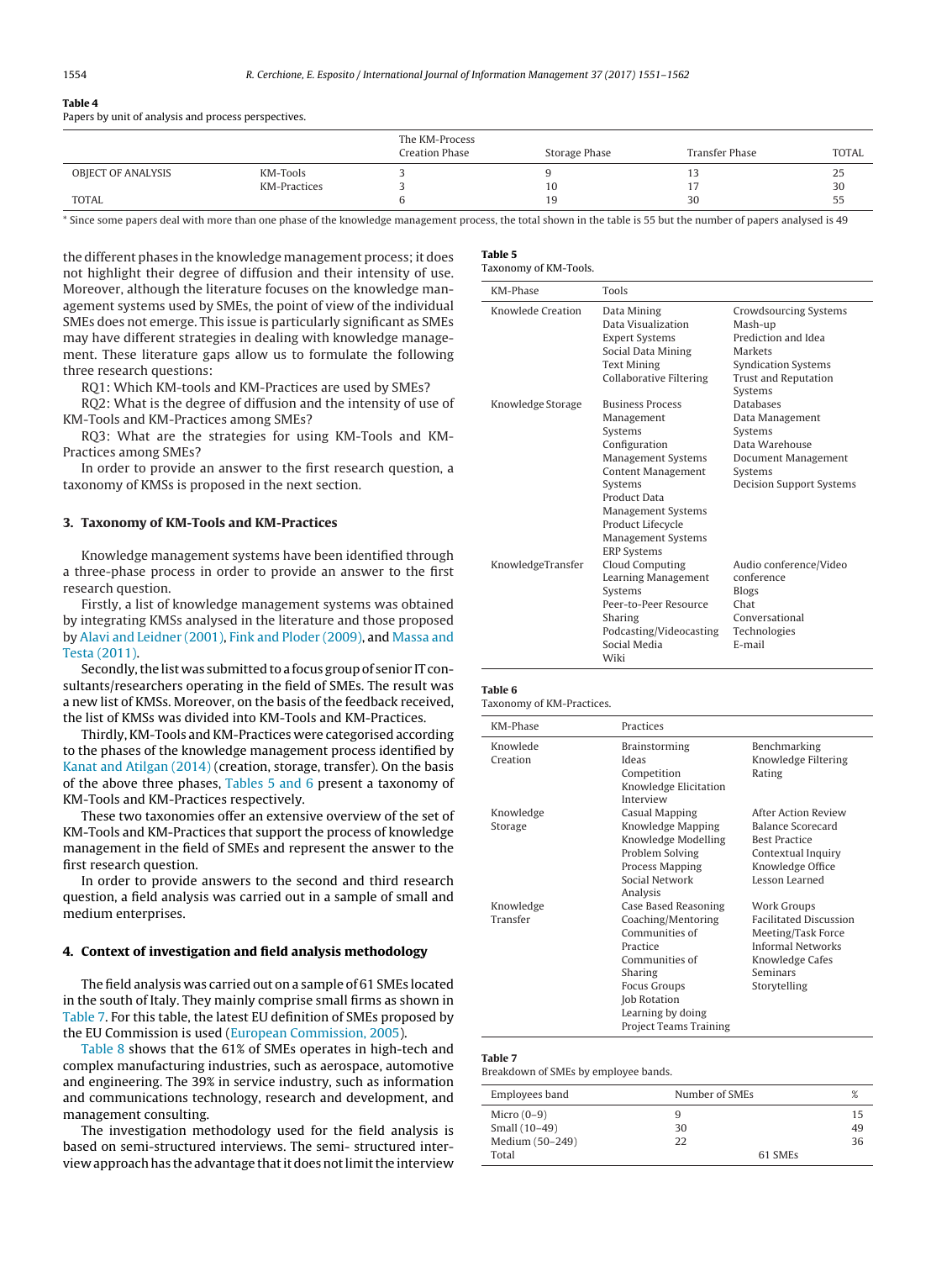#### <span id="page-4-0"></span>**Table 8** SME industries.

| Overall economic<br>industry | Specific industry        | Number of<br><b>SMEs</b> | %  |
|------------------------------|--------------------------|--------------------------|----|
| Manufacturing                | Aerospace                | 12                       | 20 |
|                              | Automotive               | 20                       | 33 |
|                              | Engineering              | 5                        | 8  |
| Service                      | Research and Development |                          | 11 |
|                              | Information and          | 14                       | 23 |
|                              | Communications           |                          |    |
|                              | Technology               |                          |    |
|                              | Management Consulting    | 3                        | 5  |
| Total                        |                          | 61 SMEs                  |    |

to a set of predetermined responses, but at the same time the use of predetermined questions gives uniformity to the investigation ([Qu](#page-11-0) [&](#page-11-0) [Dumay,](#page-11-0) [2011\).](#page-11-0) The investigation has been organised into the following five steps:

## 4.1. Definition of basic research objectives and preparation of the draft semi-structured questionnaire

In this phase, afirst version ofthe semi-structured questionnaire was prepared starting from the basic objectives of the investigation

## 4.2. Testing the semi-structured questionnaire

In this step, the semi-structured questionnaire was tested through 3 pilot interviews carried out in three SMEs from the surveyed sample. The semi-structured questionnaire was revised on the basis of the feedback received.

## 4.3. Field analysis

This phase consists in a face-to-face distribution of the questionnaire to two managers with different skills and roles. This allowed us to obtain different strategic and operational perspectives. The total number of respondents was 61 firms.

The output from the field analysis allowed us to identify the degree of diffusion and the intensity of use of KM-Tools and KM-Practices by the surveyed SMEs.

## **5. The degree of diffusion and intensity of use of KM-Tools and KM-Practices**

This section is divided into two parts. The first analyses the main results regarding the degree of diffusion of KM-Tools and KM-Practices among SMEs. The intensity of their use is examined in the second part.

## 5.1. Degree of diffusion of KM-Tools and KM-Practices among SMEs of the sample investigated

The degree of diffusion of KM-Tools (KM-Practices) was defined as the number of SMEs adopting the specificKM-Tool(KM-Practice) divided by the total number SMEs of the sample (61). It shows the percentage of SMEs using a specific KM-Tool (KM-Practice). The degree of diffusion ranges from zero, if no SME uses the specificKM-Tool (KM-Practice) to 100, if all the SMEs use the specific KM-Tool (KM-Practice).

As far as KM-Tools, Fig. 1 highlights the degree of diffusion of KM-Tools (DT) adopted by SMEs ranges from 9.84 (mash up, syndication systems) to 93.44 (e-mail), with a mean of 26.28 and a coefficient of variation of 111.86%. The mean and coefficient of variation were calculated considering that the total number of KM-Tools is 33 as identified in Section [3](#page-3-0) [\(Table](#page-3-0) 5). The high



**Fig. 1.** KM-Tools − Levels for the degree of diffusion.

value of the coefficient of variation shows that there is a focus on a group of KM-Tools used by more than 50% of the SMEs investigated (e-mail, databases, document management systems, audio conference/video conference, cloud computing, peer-to-peer resource sharing, ERP systems, data warehouse). Other KM-Tools are used by few SMEs (mash-up, syndication systems, crowdsourcing systems, collaborative filtering, expert systems, data mining, learning management systems, podcasting/videocasting, conversational technologies) or not used at all (data visualization, social data mining, text mining, prediction and idea markets, trust and reputation systems, business process management systems, product data management systems, product lifecycle management systems, data management systems, decision support systems, wiki, blogs, and chat). Moreover, it emerged that SMEs are generally inclined to adopt out-dated KM-Tools (e-mail, databases, document management systems, audio conference/video conference, ERP systems, data warehouse, configuration management systems) rather than the newer ones, which are also cheaper and user friendly (podcasting/videocasting, data mining, social media, mash-up, syndication systems, collaborative filtering, crowdsourcing systems).

As far as KM-Practices adopted by SMEs are concerned, [Fig.](#page-5-0) 2 highlights that the degree of diffusion (DP) is higher than that of the KM-Tools. Specifically, it ranges from 18.03 (social network analysis) to 93.44 (problem solving), with a mean of 32.19 and a coefficient of variation of 113.64%. The mean and coefficient of variation were calculated considering that the total number of KM-Practices is 33, as ascertained in Section [3](#page-3-0) ([Table](#page-3-0) 6).

The high value of the coefficient of variation indicates that there is a dichotomy between a group of twelve KM-Practices adopted by more than 60% of the SMEs investigated (problem solving, brainstorming, work groups, learning by doing, meeting/task force, process mapping, after action review, coaching/mentoring, knowledge mapping, benchmarking, best practice, job rotation),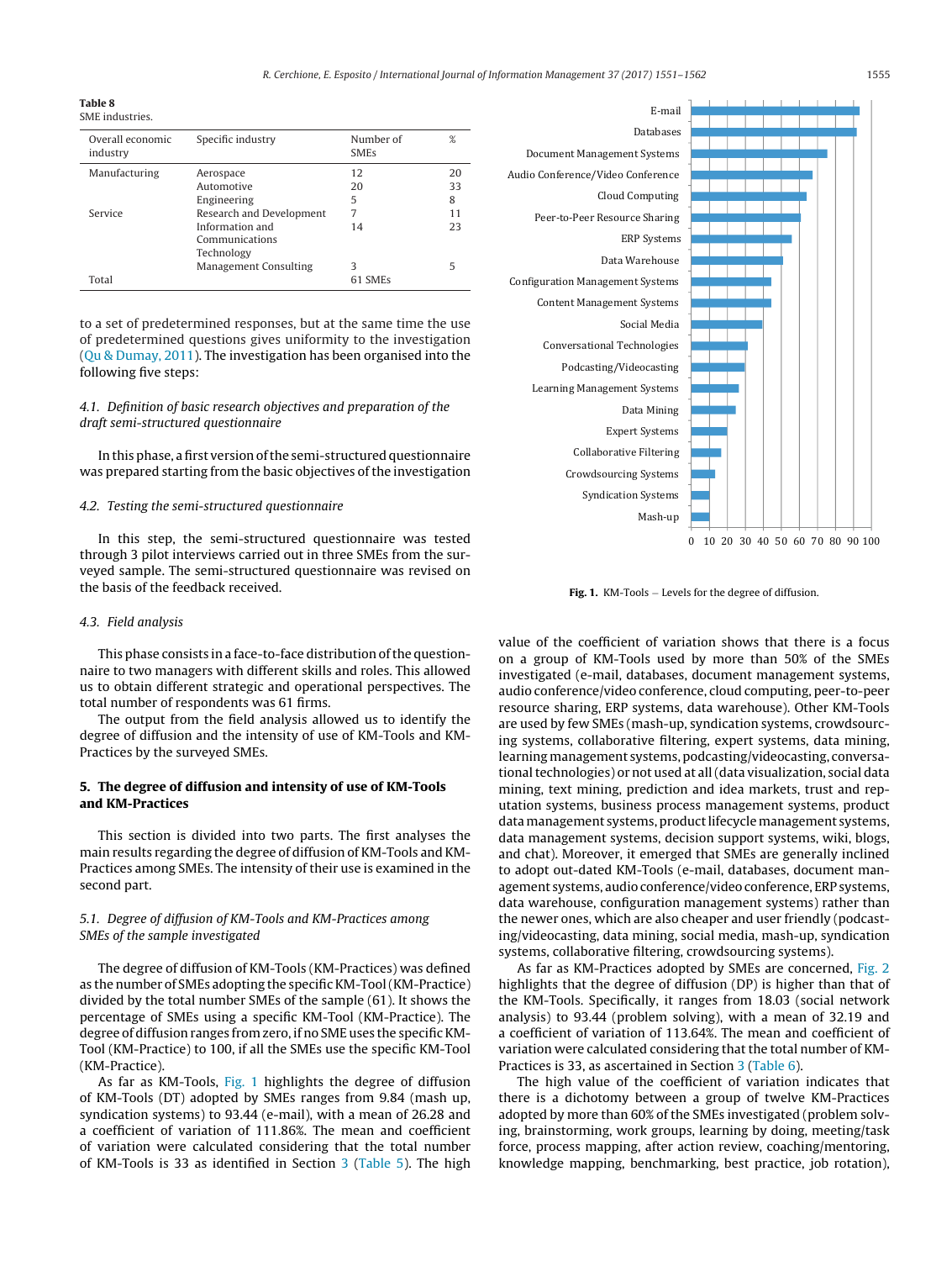<span id="page-5-0"></span>

**Fig. 2.** KM-Practices − Levels for the degree of diffusion.

and a group of seventeen KM-Practices not adopted by any SME (ideas competition, knowledge elicitation interview, rating, casual mapping, knowledge modelling, balance scorecard, contextual inquiry, knowledge office, lesson learned, case based reasoning, communities of sharing, focus groups, project teams training, facilitated discussion, informal networks, knowledge cafes, seminars). Moreover, the results show that the degree of diffusion of the KM-Practices that do not focus exclusively on knowledge management issues (problem solving, learning by doing, meeting/task force, work groups) is higher than the ones more oriented to knowledge management (knowledge elicitation interview, knowledge modelling, knowledge office, knowledge cafes, communities of practice, knowledge filtering).

#### 5.2. Intensity of use of KM-Tools and KM-Practices

While the degree of diffusion shows the percentage of SMEs using the specific KM-Tool (KM-Practice), the intensity of use underlines if SMEs make of it scarce or intensive use. The fuzzy set theory-based approach was used [\(Watanabe,](#page-11-0) [1979;](#page-11-0) [Zadeh,](#page-11-0) [1965\)](#page-11-0) to evaluate the intensity of use of each KM-Tool and KM-Practice adopted by SMEs. The fuzzy set theory allows us to use the rigor of logic to model natural language and common-sense reasoning ([Michellone](#page-10-0) [&](#page-10-0) [Zollo,](#page-10-0) [2000;](#page-10-0) [Zimmermann,](#page-10-0) [2001\).](#page-10-0) Therefore, it is an adequate methodology to aggregate approximate judgments expressed by managers during semi-structured interviews. In particular, the intensity of use of KM-Tools (KM-Practices) was calculated as described in the following 6 steps:

- i) The intensity of use was defined as a linguistic variable on five qualitative levels: very poor, poor, medium, significant and very significant
- ii) Each qualitative level was associated with a fuzzy number (Fig. 3)
- iii) During the semi-structured interviews, managers provided a qualitative judgment about the intensity of use of KM-Tools (KM-Practices) by their firms
- iv) Each qualitative judgment was codified into the correspondent fuzzy number
- v) For each KM-Tool (KM-Practice) the fuzzy mean was calculated
- vi) The fuzzy mean was defuzzified using the mean-of-maxima (MeOM) technique ([Saletic,](#page-11-0) [Velasevic,](#page-11-0) [&](#page-11-0) [Mastorakis,](#page-11-0) [2002\).](#page-11-0) The



**Fig. 3.** Fuzzy sets representing qualitative judgements for the intensity of use of KMSs.



**Fig. 4.** KM-Tools − Levels for the intensity of use.

result represents the intensity of use of an individual KM-Tool (KM-Practice).

As for KM-Tools, Fig. 4 highlights that the intensity of use of KM-Tools (IT) ranges from 30.83 (podcasting/videocasting) to 87.81 (e-mail), with a mean of 53.44 and coefficient of variation of 27.75%. The low value of the coefficient of variation indicates that the intensity of use of KM-Tools is quite homogeneous. Most KM-Tools have an intensity of use around the mean whereas few of them have high or low intensity of use.

The first group of KM-Tools, with a high intensity of use includes e-mail (87.81), databases (78.13), configuration management systems (70.56), ERP systems (64.85), document management systems (63.04), content management systems (61.44). The second group of KM-Tools, with an around average intensity of use includes audio conference/video conference (59.27), data warehouse (56.94), conversational technologies (55.26), cloud computing (54.74),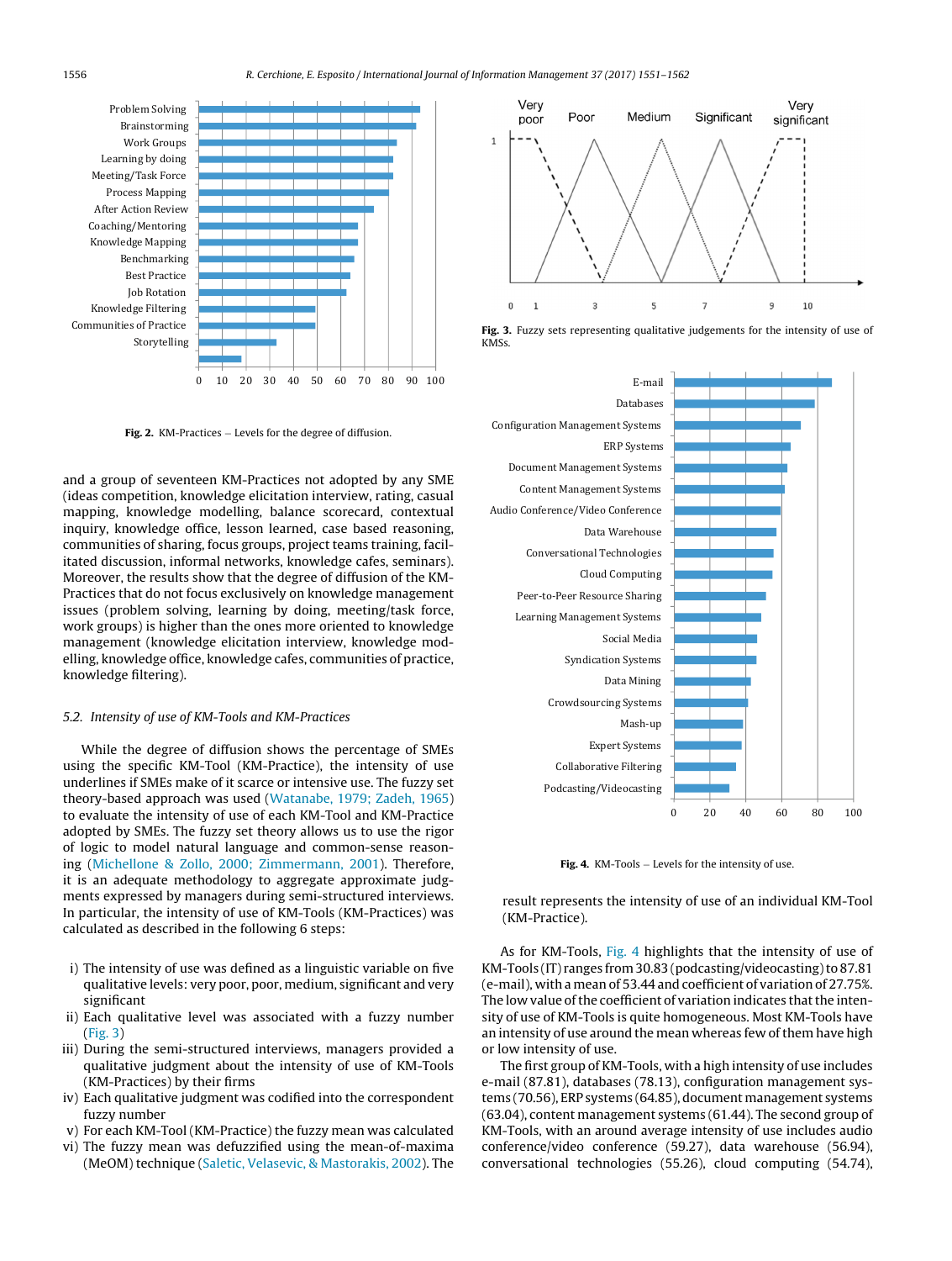

**Fig. 5.** KM-Practices − Levels for intensity of use.

peer-to-peer resource sharing (51.22), learning management systems (48.44), social media (46.25), syndication systems (45.83), data mining (42.25), crowdsourcing systems (41.25). Finally, a third group of KM-Tools with a low intensity of use includes mash-up (38.33), expert systems (37.50), collaborative filtering (34.50), and podcasting/videocasting (30.83).

These findings show that the KM-Tools with a greater degree of diffusion also show a higher intensity of use among the SMEs investigated. They are also more traditional KM-Tools (e-mail, databases, configuration management systems, ERP systems, document management systems). This conclusion confirms that the SMEs investigated are generally inclined to use more traditional KM-Tools intensely rather than new and more updated tools (podcasting/videocasting, collaborative filtering, mash-up, crowdsourcing systems, syndication systems) which, as stressed above, are cheaper and easier to use.

Concerning KM-Practices, Fig. 5 highlights that the intensity of use of KM-Practices (IP) is tends to be higher than KM-Tools. Specifically, the intensity of use of KM-Practices ranges from 42.37 (job rotation) to 68.95 (problem solving), with a mean of 55.39 and a coefficient of variation of 14.20%. The low value of the coefficient of variation indicates that the intensity of use of the different KM-Practices is quite homogeneous. In fact, with the exception of a group of KM-Practices with a high IP value (problem solving, meeting/task force, learning by doing, process mapping, work groups) and a few KM-Practices with a low IP value (job rotation, storytelling, social network analysis), most KM-Practices have an intensity of use similar to the average value.

These results also show that the SMEs surveyed make more intense use of KM-Practices that are not exclusively dedicated to knowledge management issues, such as problem solving, learning by doing, meeting/task force, or work groups. By contrast, the more specific KM-Practices and those geared to knowledge management (such as communities of practice, knowledge filtering, knowledge mapping) present a lower intensity of use.

By bringing together the conclusions emerging from the analysis of the degree of diffusion and the intensity of use of KM-Tools and KM-Practices, it is possible to formulate an answer to the second research question.

Concerning KM-Tools, this paper highlights that the SMEs surveyed adopt and make more intense use of traditional KM-Tools rather than new and more updated ones that are generally cheaper and easier to use. Specifically, collaborative technologies belonging to Web 2.0 are scarcely adopted and not intensively used to improve the knowledge management process in terms of efficiency and effectiveness. This aspect is even more significant when considering that the SMEs analysed operate in high-tech and/or complex industries such as aerospace, telecommunications, transport, etc. where large companies adopt the most updated KM-Tools. This gap could be explained by the rapid technological changes in the ICT industry represented by Web 2.0. SMEs typically do not have dedicated resources to monitor and follow the evolution of Web 2.0. They are not even able to be responsive to technology dynamics. This forces them to remain backward. Therefore, this gap highlights the difficulties in following rapid technological changes and the lack of support from ICT providers.

Regarding KM-Practices, this paper shows that the SMEs surveyed adopt and make more intensive use of KM-Practices that do not focus exclusively on the KM issue. From the semi-structured interviews, it emerged that this trend is due to two aspects. First, SMEs have scarce resources and so instead of adopting new practices oriented to the knowledge management that specific investments need, they seek to adapt the practices they already know to the new requirements of knowledge management. The second aspect is connected with the nature of knowledge, that in these firms is prevalently human embedded and does not promote a large diffusion of formal KM-Practices.

## **6. A taxonomy of SME strategies**

The previous sections highlighted the spread of KM-Tools and KM-Practices as well as their intensity of use in the sample of SMEs investigated. This section focuses on individual SMEs. The aim is to stress difference and homogeneity among SMEs and highlight their strategies with respect to the use of KM-Tools and KM-Practices. To analyse the specificity of each SME, two indices were used: the SME differentiation index and the SME intensity of use index.

The index of differentiation is defined as the number of KM-Tools (KM-Practices) adopted by the SME divided by the total number of KM-Tools (KM-Practices) identified in [Table](#page-3-0) 5 [\(Table](#page-3-0) 6). It ranges from zero, if no KM-Tool (KM-Practice) is used by the SME, to one hundred, if the SME uses all the KM-Tools (KM-Practices).

For each SME, the index of differentiation of KM-Tools (IDT) and the index of differentiation of KM-Practices (IDP) were calculated. [Table](#page-7-0) 9 shows that the index of differentiation of KM-Tools ranges from 6.06 (an SME that adopts only 2 out of 33 KM-Tools) to 60.61 (an SME that adopts 20 KM-Tools), whereas the index of differentiation of KM-Practices ranges from 12.12 (an SME that adopts 4 out of 33 KM-Practices) to 48.48 (an SME that adopts 16 KM-Practices). The comparison between the two indices shows that an SME adopting many (few) KM-Practices also uses many (few) KM-Tools. [Fig.](#page-7-0) 6 highlights a significant correlation (r = 0.70) between the two indices and evidences that the higher the number of KM-Practices adopted, the higher the number of KM-Tools used (and vice versa). To investigate whether the correlation coefficient  $(r = 0.70)$  between the index of differentiation of KM-Tools and KM Practices is statistically significant, the t-test was applied with n − 2 ° of freedom. The calculated t value was 7.55. Our acceptance range was −1.65 < t < 1.65. The null hypothesis (H0) was thus rejected.

The index of the intensity of use defined as the fuzzy mean (defuzzified) of the intensity of use of all the KM-Tools (KM-Practices) adopted by the SME (see the six steps described in §5.2).

The index of intensity of use of KM-Tools (IUT) and the index of intensity of use of KM-Practices (IUP) were calculated for each SME. [Table](#page-7-0) 10 shows that the index of intensity of use of KM-Tools ranges from 27.75 (the SME uses KM-Tools, but not assiduously) to 95.00 (the SME uses KM-Tools assiduously), whereas the index of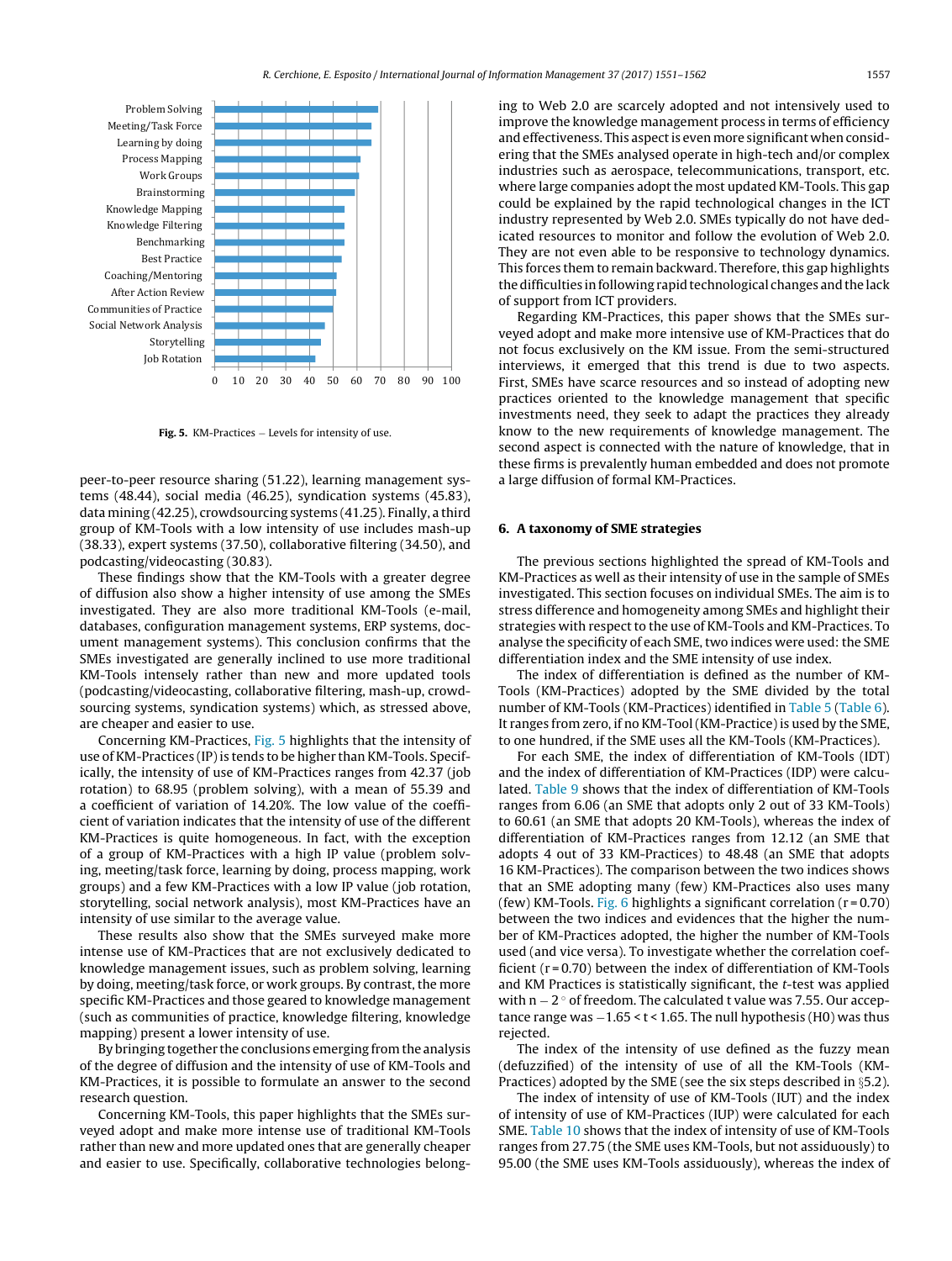<span id="page-7-0"></span>





**Fig. 7.** Correlation between the intensity of use of KM-Tools and KM-Practices.

|--|--|--|

The index of differentiation of KM-Tools and KM-Practices.

**Table 10** The intensity of use of KM-Tools and KM-Practices.

| <b>SMEs</b><br>KM-Tools<br><b>SMEs</b><br><b>KM-Tools</b><br>KM-Practices<br><b>SMEs</b><br>KM-Tools<br>KM-Practices<br><b>KM-Practices</b><br><b>SMEs</b><br>KM-Tools<br><b>KM-Practices</b><br>42.42<br>21.21<br>30.30<br>65.71<br>50.36<br>78.50<br>21.21<br>A32<br>A1<br>A32<br>82.14<br>A1<br>27.27<br>54.55<br>45.45<br>A33<br>33.33<br>A2<br>62.50<br>54.67<br>57.78<br>40.91<br>A <sub>2</sub><br>A33<br>A <sub>3</sub><br>9.09<br>15.15<br>27.27<br>A <sub>3</sub><br>86.67<br>86.00<br>52.78<br>65.00<br>A34<br>21.21<br>A34<br>33.33<br>45.45<br>A35<br>21.21<br>24.24<br>61.82<br>45.00<br>68.57<br>57.50<br>A4<br>A4<br>A35<br>24.24<br>65.70<br>12.12<br>33.33<br>24.24<br>A <sub>5</sub><br>72.50<br>47.73<br>53.10<br>A <sub>5</sub><br>A36<br>A36<br>33.33<br>36.36<br>A <sub>6</sub><br>82.00<br>64.55<br>57.00<br>53.30<br>A <sub>6</sub><br>15.15<br>A37<br>36.36<br>A37<br>6.06<br>12.12<br>27.27<br>72.50<br>55.00<br>39.40<br>64.40<br>A7<br>A38<br>27.27<br>A7<br>A38<br>A8<br>60.61<br>33.33<br>A39<br>27.27<br>33.33<br>A8<br>55.25<br>65.45<br>59.40<br>57.50<br>A39<br>36.36<br>21.21<br>60.63<br>50.00<br>50.00<br>24.24<br>24.24<br>A <sub>9</sub><br>48.10<br>A <sub>9</sub><br>A40<br>A40<br>27.27<br>70.00<br>9.09<br>18.18<br>30.30<br>58.33<br>67.50<br>74.20<br>A10<br>A41<br>A10<br>A41<br>36.36<br>64.00<br>21.21<br>33.33<br>A42<br>36.36<br>65.00<br>54.09<br>61.80<br>A11<br>A11<br>A42<br>24.24<br>36.36<br>27.27<br>55.63<br>53.33<br>60.00<br>A12<br>A43<br>21.21<br>A12<br>A43<br>71.40<br>30.30<br>30.30<br>54.00<br>50.33<br>67.00<br>56.70<br>A13<br>45.45<br>A44<br>42.42<br>A13<br>A44<br>24.24<br>33.33<br>9.09<br>27.27<br>39.38<br>41.82<br>87.00<br>56.70<br>A45<br>A14<br>A14<br>A45<br>36.36<br>6.06<br>79.17<br>95.00<br>70.00<br>A15<br>33.33<br>A46<br>21.21<br>A15<br>78.18<br>A46<br>27.27<br>37.81<br>62.00<br>60.61<br>48.48<br>A47<br>15.15<br>27.75<br>68.00<br>A16<br>A16<br>A47<br>61.70<br>36.36<br>42.42<br>A48<br>21.21<br>30.30<br>65.42<br>67.50<br>68.00<br>A17<br>A17<br>A48<br>33.33<br>36.36<br>21.21<br>68.18<br>62.50<br>58.00<br>31.00<br>A18<br>A49<br>30.30<br>A18<br>A49<br>33.33<br>30.30<br>A50<br>18.18<br>21.21<br>54.00<br>74.20<br>45.50<br>A19<br>A19<br>75.45<br>A50<br>50.36<br>21.21<br>42.42<br>A51<br>24.24<br>30.30<br>65.71<br>65.00<br>66.50<br>A20<br>A20<br>A51<br>9.09<br>21.21<br>86.70<br>57.20<br>9.09<br>15.15<br>A52<br>86.67<br>86.00<br>A21<br>A21<br>A52<br>33.33<br>36.36<br>47.73<br>54.60<br>50.00<br>A22<br>12.12<br>A53<br>48.48<br>A22<br>72.50<br>A53<br>6.06<br>55.00<br>A23<br>12.12<br>A54<br>21.21<br>33.33<br>72.50<br>65.70<br>71.50<br>A23<br>A54<br>24.24<br>36.36<br>A55<br>21.21<br>27.27<br>60.63<br>50.00<br>49.30<br>50.00<br>A24<br>A24<br>A55<br>54.00<br>21.21<br>33.33<br>A56<br>24.24<br>21.21<br>65.00<br>54.09<br>50.00<br>A25<br>A25<br>A56<br>24.24<br>39.39<br>A57<br>21.21<br>24.24<br>64.38<br>79.23<br>84.30<br>67.00<br>A26<br>A26<br>A57<br>37.00<br>45.45<br>30.30<br>33.33<br>28.95<br>55.00<br>41.90<br>A27<br>57.58<br>A58<br>A27<br>A58<br>A28<br>42.42<br>A59<br>12.12<br>27.27<br>68.00<br>71.79<br>62.50<br>55.00<br>45.45<br>A28<br>A59<br>33.33<br>39.39<br>68.08<br>55.91<br>61.00<br>60.00<br>A29<br>39.39<br>A60<br>48.48<br>A29<br>A60<br>39.39<br>39.39<br>36.36<br>39.39<br>65.38<br>65.00<br>56.70<br>63.60<br>A30<br>A61<br>A30<br>A61<br>A31<br>33.33<br>A31<br>82.27<br>54.29<br>42.42 | Index of differentiation |  |  | Intensity of use |  |  |  |  |  |  |  |
|-----------------------------------------------------------------------------------------------------------------------------------------------------------------------------------------------------------------------------------------------------------------------------------------------------------------------------------------------------------------------------------------------------------------------------------------------------------------------------------------------------------------------------------------------------------------------------------------------------------------------------------------------------------------------------------------------------------------------------------------------------------------------------------------------------------------------------------------------------------------------------------------------------------------------------------------------------------------------------------------------------------------------------------------------------------------------------------------------------------------------------------------------------------------------------------------------------------------------------------------------------------------------------------------------------------------------------------------------------------------------------------------------------------------------------------------------------------------------------------------------------------------------------------------------------------------------------------------------------------------------------------------------------------------------------------------------------------------------------------------------------------------------------------------------------------------------------------------------------------------------------------------------------------------------------------------------------------------------------------------------------------------------------------------------------------------------------------------------------------------------------------------------------------------------------------------------------------------------------------------------------------------------------------------------------------------------------------------------------------------------------------------------------------------------------------------------------------------------------------------------------------------------------------------------------------------------------------------------------------------------------------------------------------------------------------------------------------------------------------------------------------------------------------------------------------------------------------------------------------------------------------------------------------------------------------------------------------------------------------------------------------------------------------------------------------------------------------------------------------------------------------------------------------------------------------------------------------------------------------------------------------------------------------------------------------------------------------------------------------------------------------------------------------------------------------------------------------|--------------------------|--|--|------------------|--|--|--|--|--|--|--|
|                                                                                                                                                                                                                                                                                                                                                                                                                                                                                                                                                                                                                                                                                                                                                                                                                                                                                                                                                                                                                                                                                                                                                                                                                                                                                                                                                                                                                                                                                                                                                                                                                                                                                                                                                                                                                                                                                                                                                                                                                                                                                                                                                                                                                                                                                                                                                                                                                                                                                                                                                                                                                                                                                                                                                                                                                                                                                                                                                                                                                                                                                                                                                                                                                                                                                                                                                                                                                                                           |                          |  |  |                  |  |  |  |  |  |  |  |
|                                                                                                                                                                                                                                                                                                                                                                                                                                                                                                                                                                                                                                                                                                                                                                                                                                                                                                                                                                                                                                                                                                                                                                                                                                                                                                                                                                                                                                                                                                                                                                                                                                                                                                                                                                                                                                                                                                                                                                                                                                                                                                                                                                                                                                                                                                                                                                                                                                                                                                                                                                                                                                                                                                                                                                                                                                                                                                                                                                                                                                                                                                                                                                                                                                                                                                                                                                                                                                                           |                          |  |  |                  |  |  |  |  |  |  |  |
|                                                                                                                                                                                                                                                                                                                                                                                                                                                                                                                                                                                                                                                                                                                                                                                                                                                                                                                                                                                                                                                                                                                                                                                                                                                                                                                                                                                                                                                                                                                                                                                                                                                                                                                                                                                                                                                                                                                                                                                                                                                                                                                                                                                                                                                                                                                                                                                                                                                                                                                                                                                                                                                                                                                                                                                                                                                                                                                                                                                                                                                                                                                                                                                                                                                                                                                                                                                                                                                           |                          |  |  |                  |  |  |  |  |  |  |  |
|                                                                                                                                                                                                                                                                                                                                                                                                                                                                                                                                                                                                                                                                                                                                                                                                                                                                                                                                                                                                                                                                                                                                                                                                                                                                                                                                                                                                                                                                                                                                                                                                                                                                                                                                                                                                                                                                                                                                                                                                                                                                                                                                                                                                                                                                                                                                                                                                                                                                                                                                                                                                                                                                                                                                                                                                                                                                                                                                                                                                                                                                                                                                                                                                                                                                                                                                                                                                                                                           |                          |  |  |                  |  |  |  |  |  |  |  |
|                                                                                                                                                                                                                                                                                                                                                                                                                                                                                                                                                                                                                                                                                                                                                                                                                                                                                                                                                                                                                                                                                                                                                                                                                                                                                                                                                                                                                                                                                                                                                                                                                                                                                                                                                                                                                                                                                                                                                                                                                                                                                                                                                                                                                                                                                                                                                                                                                                                                                                                                                                                                                                                                                                                                                                                                                                                                                                                                                                                                                                                                                                                                                                                                                                                                                                                                                                                                                                                           |                          |  |  |                  |  |  |  |  |  |  |  |
|                                                                                                                                                                                                                                                                                                                                                                                                                                                                                                                                                                                                                                                                                                                                                                                                                                                                                                                                                                                                                                                                                                                                                                                                                                                                                                                                                                                                                                                                                                                                                                                                                                                                                                                                                                                                                                                                                                                                                                                                                                                                                                                                                                                                                                                                                                                                                                                                                                                                                                                                                                                                                                                                                                                                                                                                                                                                                                                                                                                                                                                                                                                                                                                                                                                                                                                                                                                                                                                           |                          |  |  |                  |  |  |  |  |  |  |  |
|                                                                                                                                                                                                                                                                                                                                                                                                                                                                                                                                                                                                                                                                                                                                                                                                                                                                                                                                                                                                                                                                                                                                                                                                                                                                                                                                                                                                                                                                                                                                                                                                                                                                                                                                                                                                                                                                                                                                                                                                                                                                                                                                                                                                                                                                                                                                                                                                                                                                                                                                                                                                                                                                                                                                                                                                                                                                                                                                                                                                                                                                                                                                                                                                                                                                                                                                                                                                                                                           |                          |  |  |                  |  |  |  |  |  |  |  |
|                                                                                                                                                                                                                                                                                                                                                                                                                                                                                                                                                                                                                                                                                                                                                                                                                                                                                                                                                                                                                                                                                                                                                                                                                                                                                                                                                                                                                                                                                                                                                                                                                                                                                                                                                                                                                                                                                                                                                                                                                                                                                                                                                                                                                                                                                                                                                                                                                                                                                                                                                                                                                                                                                                                                                                                                                                                                                                                                                                                                                                                                                                                                                                                                                                                                                                                                                                                                                                                           |                          |  |  |                  |  |  |  |  |  |  |  |
|                                                                                                                                                                                                                                                                                                                                                                                                                                                                                                                                                                                                                                                                                                                                                                                                                                                                                                                                                                                                                                                                                                                                                                                                                                                                                                                                                                                                                                                                                                                                                                                                                                                                                                                                                                                                                                                                                                                                                                                                                                                                                                                                                                                                                                                                                                                                                                                                                                                                                                                                                                                                                                                                                                                                                                                                                                                                                                                                                                                                                                                                                                                                                                                                                                                                                                                                                                                                                                                           |                          |  |  |                  |  |  |  |  |  |  |  |
|                                                                                                                                                                                                                                                                                                                                                                                                                                                                                                                                                                                                                                                                                                                                                                                                                                                                                                                                                                                                                                                                                                                                                                                                                                                                                                                                                                                                                                                                                                                                                                                                                                                                                                                                                                                                                                                                                                                                                                                                                                                                                                                                                                                                                                                                                                                                                                                                                                                                                                                                                                                                                                                                                                                                                                                                                                                                                                                                                                                                                                                                                                                                                                                                                                                                                                                                                                                                                                                           |                          |  |  |                  |  |  |  |  |  |  |  |
|                                                                                                                                                                                                                                                                                                                                                                                                                                                                                                                                                                                                                                                                                                                                                                                                                                                                                                                                                                                                                                                                                                                                                                                                                                                                                                                                                                                                                                                                                                                                                                                                                                                                                                                                                                                                                                                                                                                                                                                                                                                                                                                                                                                                                                                                                                                                                                                                                                                                                                                                                                                                                                                                                                                                                                                                                                                                                                                                                                                                                                                                                                                                                                                                                                                                                                                                                                                                                                                           |                          |  |  |                  |  |  |  |  |  |  |  |
|                                                                                                                                                                                                                                                                                                                                                                                                                                                                                                                                                                                                                                                                                                                                                                                                                                                                                                                                                                                                                                                                                                                                                                                                                                                                                                                                                                                                                                                                                                                                                                                                                                                                                                                                                                                                                                                                                                                                                                                                                                                                                                                                                                                                                                                                                                                                                                                                                                                                                                                                                                                                                                                                                                                                                                                                                                                                                                                                                                                                                                                                                                                                                                                                                                                                                                                                                                                                                                                           |                          |  |  |                  |  |  |  |  |  |  |  |
|                                                                                                                                                                                                                                                                                                                                                                                                                                                                                                                                                                                                                                                                                                                                                                                                                                                                                                                                                                                                                                                                                                                                                                                                                                                                                                                                                                                                                                                                                                                                                                                                                                                                                                                                                                                                                                                                                                                                                                                                                                                                                                                                                                                                                                                                                                                                                                                                                                                                                                                                                                                                                                                                                                                                                                                                                                                                                                                                                                                                                                                                                                                                                                                                                                                                                                                                                                                                                                                           |                          |  |  |                  |  |  |  |  |  |  |  |
|                                                                                                                                                                                                                                                                                                                                                                                                                                                                                                                                                                                                                                                                                                                                                                                                                                                                                                                                                                                                                                                                                                                                                                                                                                                                                                                                                                                                                                                                                                                                                                                                                                                                                                                                                                                                                                                                                                                                                                                                                                                                                                                                                                                                                                                                                                                                                                                                                                                                                                                                                                                                                                                                                                                                                                                                                                                                                                                                                                                                                                                                                                                                                                                                                                                                                                                                                                                                                                                           |                          |  |  |                  |  |  |  |  |  |  |  |
|                                                                                                                                                                                                                                                                                                                                                                                                                                                                                                                                                                                                                                                                                                                                                                                                                                                                                                                                                                                                                                                                                                                                                                                                                                                                                                                                                                                                                                                                                                                                                                                                                                                                                                                                                                                                                                                                                                                                                                                                                                                                                                                                                                                                                                                                                                                                                                                                                                                                                                                                                                                                                                                                                                                                                                                                                                                                                                                                                                                                                                                                                                                                                                                                                                                                                                                                                                                                                                                           |                          |  |  |                  |  |  |  |  |  |  |  |
|                                                                                                                                                                                                                                                                                                                                                                                                                                                                                                                                                                                                                                                                                                                                                                                                                                                                                                                                                                                                                                                                                                                                                                                                                                                                                                                                                                                                                                                                                                                                                                                                                                                                                                                                                                                                                                                                                                                                                                                                                                                                                                                                                                                                                                                                                                                                                                                                                                                                                                                                                                                                                                                                                                                                                                                                                                                                                                                                                                                                                                                                                                                                                                                                                                                                                                                                                                                                                                                           |                          |  |  |                  |  |  |  |  |  |  |  |
|                                                                                                                                                                                                                                                                                                                                                                                                                                                                                                                                                                                                                                                                                                                                                                                                                                                                                                                                                                                                                                                                                                                                                                                                                                                                                                                                                                                                                                                                                                                                                                                                                                                                                                                                                                                                                                                                                                                                                                                                                                                                                                                                                                                                                                                                                                                                                                                                                                                                                                                                                                                                                                                                                                                                                                                                                                                                                                                                                                                                                                                                                                                                                                                                                                                                                                                                                                                                                                                           |                          |  |  |                  |  |  |  |  |  |  |  |
|                                                                                                                                                                                                                                                                                                                                                                                                                                                                                                                                                                                                                                                                                                                                                                                                                                                                                                                                                                                                                                                                                                                                                                                                                                                                                                                                                                                                                                                                                                                                                                                                                                                                                                                                                                                                                                                                                                                                                                                                                                                                                                                                                                                                                                                                                                                                                                                                                                                                                                                                                                                                                                                                                                                                                                                                                                                                                                                                                                                                                                                                                                                                                                                                                                                                                                                                                                                                                                                           |                          |  |  |                  |  |  |  |  |  |  |  |
|                                                                                                                                                                                                                                                                                                                                                                                                                                                                                                                                                                                                                                                                                                                                                                                                                                                                                                                                                                                                                                                                                                                                                                                                                                                                                                                                                                                                                                                                                                                                                                                                                                                                                                                                                                                                                                                                                                                                                                                                                                                                                                                                                                                                                                                                                                                                                                                                                                                                                                                                                                                                                                                                                                                                                                                                                                                                                                                                                                                                                                                                                                                                                                                                                                                                                                                                                                                                                                                           |                          |  |  |                  |  |  |  |  |  |  |  |
|                                                                                                                                                                                                                                                                                                                                                                                                                                                                                                                                                                                                                                                                                                                                                                                                                                                                                                                                                                                                                                                                                                                                                                                                                                                                                                                                                                                                                                                                                                                                                                                                                                                                                                                                                                                                                                                                                                                                                                                                                                                                                                                                                                                                                                                                                                                                                                                                                                                                                                                                                                                                                                                                                                                                                                                                                                                                                                                                                                                                                                                                                                                                                                                                                                                                                                                                                                                                                                                           |                          |  |  |                  |  |  |  |  |  |  |  |
|                                                                                                                                                                                                                                                                                                                                                                                                                                                                                                                                                                                                                                                                                                                                                                                                                                                                                                                                                                                                                                                                                                                                                                                                                                                                                                                                                                                                                                                                                                                                                                                                                                                                                                                                                                                                                                                                                                                                                                                                                                                                                                                                                                                                                                                                                                                                                                                                                                                                                                                                                                                                                                                                                                                                                                                                                                                                                                                                                                                                                                                                                                                                                                                                                                                                                                                                                                                                                                                           |                          |  |  |                  |  |  |  |  |  |  |  |
|                                                                                                                                                                                                                                                                                                                                                                                                                                                                                                                                                                                                                                                                                                                                                                                                                                                                                                                                                                                                                                                                                                                                                                                                                                                                                                                                                                                                                                                                                                                                                                                                                                                                                                                                                                                                                                                                                                                                                                                                                                                                                                                                                                                                                                                                                                                                                                                                                                                                                                                                                                                                                                                                                                                                                                                                                                                                                                                                                                                                                                                                                                                                                                                                                                                                                                                                                                                                                                                           |                          |  |  |                  |  |  |  |  |  |  |  |
|                                                                                                                                                                                                                                                                                                                                                                                                                                                                                                                                                                                                                                                                                                                                                                                                                                                                                                                                                                                                                                                                                                                                                                                                                                                                                                                                                                                                                                                                                                                                                                                                                                                                                                                                                                                                                                                                                                                                                                                                                                                                                                                                                                                                                                                                                                                                                                                                                                                                                                                                                                                                                                                                                                                                                                                                                                                                                                                                                                                                                                                                                                                                                                                                                                                                                                                                                                                                                                                           |                          |  |  |                  |  |  |  |  |  |  |  |
|                                                                                                                                                                                                                                                                                                                                                                                                                                                                                                                                                                                                                                                                                                                                                                                                                                                                                                                                                                                                                                                                                                                                                                                                                                                                                                                                                                                                                                                                                                                                                                                                                                                                                                                                                                                                                                                                                                                                                                                                                                                                                                                                                                                                                                                                                                                                                                                                                                                                                                                                                                                                                                                                                                                                                                                                                                                                                                                                                                                                                                                                                                                                                                                                                                                                                                                                                                                                                                                           |                          |  |  |                  |  |  |  |  |  |  |  |
|                                                                                                                                                                                                                                                                                                                                                                                                                                                                                                                                                                                                                                                                                                                                                                                                                                                                                                                                                                                                                                                                                                                                                                                                                                                                                                                                                                                                                                                                                                                                                                                                                                                                                                                                                                                                                                                                                                                                                                                                                                                                                                                                                                                                                                                                                                                                                                                                                                                                                                                                                                                                                                                                                                                                                                                                                                                                                                                                                                                                                                                                                                                                                                                                                                                                                                                                                                                                                                                           |                          |  |  |                  |  |  |  |  |  |  |  |
|                                                                                                                                                                                                                                                                                                                                                                                                                                                                                                                                                                                                                                                                                                                                                                                                                                                                                                                                                                                                                                                                                                                                                                                                                                                                                                                                                                                                                                                                                                                                                                                                                                                                                                                                                                                                                                                                                                                                                                                                                                                                                                                                                                                                                                                                                                                                                                                                                                                                                                                                                                                                                                                                                                                                                                                                                                                                                                                                                                                                                                                                                                                                                                                                                                                                                                                                                                                                                                                           |                          |  |  |                  |  |  |  |  |  |  |  |
|                                                                                                                                                                                                                                                                                                                                                                                                                                                                                                                                                                                                                                                                                                                                                                                                                                                                                                                                                                                                                                                                                                                                                                                                                                                                                                                                                                                                                                                                                                                                                                                                                                                                                                                                                                                                                                                                                                                                                                                                                                                                                                                                                                                                                                                                                                                                                                                                                                                                                                                                                                                                                                                                                                                                                                                                                                                                                                                                                                                                                                                                                                                                                                                                                                                                                                                                                                                                                                                           |                          |  |  |                  |  |  |  |  |  |  |  |
|                                                                                                                                                                                                                                                                                                                                                                                                                                                                                                                                                                                                                                                                                                                                                                                                                                                                                                                                                                                                                                                                                                                                                                                                                                                                                                                                                                                                                                                                                                                                                                                                                                                                                                                                                                                                                                                                                                                                                                                                                                                                                                                                                                                                                                                                                                                                                                                                                                                                                                                                                                                                                                                                                                                                                                                                                                                                                                                                                                                                                                                                                                                                                                                                                                                                                                                                                                                                                                                           |                          |  |  |                  |  |  |  |  |  |  |  |
|                                                                                                                                                                                                                                                                                                                                                                                                                                                                                                                                                                                                                                                                                                                                                                                                                                                                                                                                                                                                                                                                                                                                                                                                                                                                                                                                                                                                                                                                                                                                                                                                                                                                                                                                                                                                                                                                                                                                                                                                                                                                                                                                                                                                                                                                                                                                                                                                                                                                                                                                                                                                                                                                                                                                                                                                                                                                                                                                                                                                                                                                                                                                                                                                                                                                                                                                                                                                                                                           |                          |  |  |                  |  |  |  |  |  |  |  |
|                                                                                                                                                                                                                                                                                                                                                                                                                                                                                                                                                                                                                                                                                                                                                                                                                                                                                                                                                                                                                                                                                                                                                                                                                                                                                                                                                                                                                                                                                                                                                                                                                                                                                                                                                                                                                                                                                                                                                                                                                                                                                                                                                                                                                                                                                                                                                                                                                                                                                                                                                                                                                                                                                                                                                                                                                                                                                                                                                                                                                                                                                                                                                                                                                                                                                                                                                                                                                                                           |                          |  |  |                  |  |  |  |  |  |  |  |
|                                                                                                                                                                                                                                                                                                                                                                                                                                                                                                                                                                                                                                                                                                                                                                                                                                                                                                                                                                                                                                                                                                                                                                                                                                                                                                                                                                                                                                                                                                                                                                                                                                                                                                                                                                                                                                                                                                                                                                                                                                                                                                                                                                                                                                                                                                                                                                                                                                                                                                                                                                                                                                                                                                                                                                                                                                                                                                                                                                                                                                                                                                                                                                                                                                                                                                                                                                                                                                                           |                          |  |  |                  |  |  |  |  |  |  |  |
|                                                                                                                                                                                                                                                                                                                                                                                                                                                                                                                                                                                                                                                                                                                                                                                                                                                                                                                                                                                                                                                                                                                                                                                                                                                                                                                                                                                                                                                                                                                                                                                                                                                                                                                                                                                                                                                                                                                                                                                                                                                                                                                                                                                                                                                                                                                                                                                                                                                                                                                                                                                                                                                                                                                                                                                                                                                                                                                                                                                                                                                                                                                                                                                                                                                                                                                                                                                                                                                           |                          |  |  |                  |  |  |  |  |  |  |  |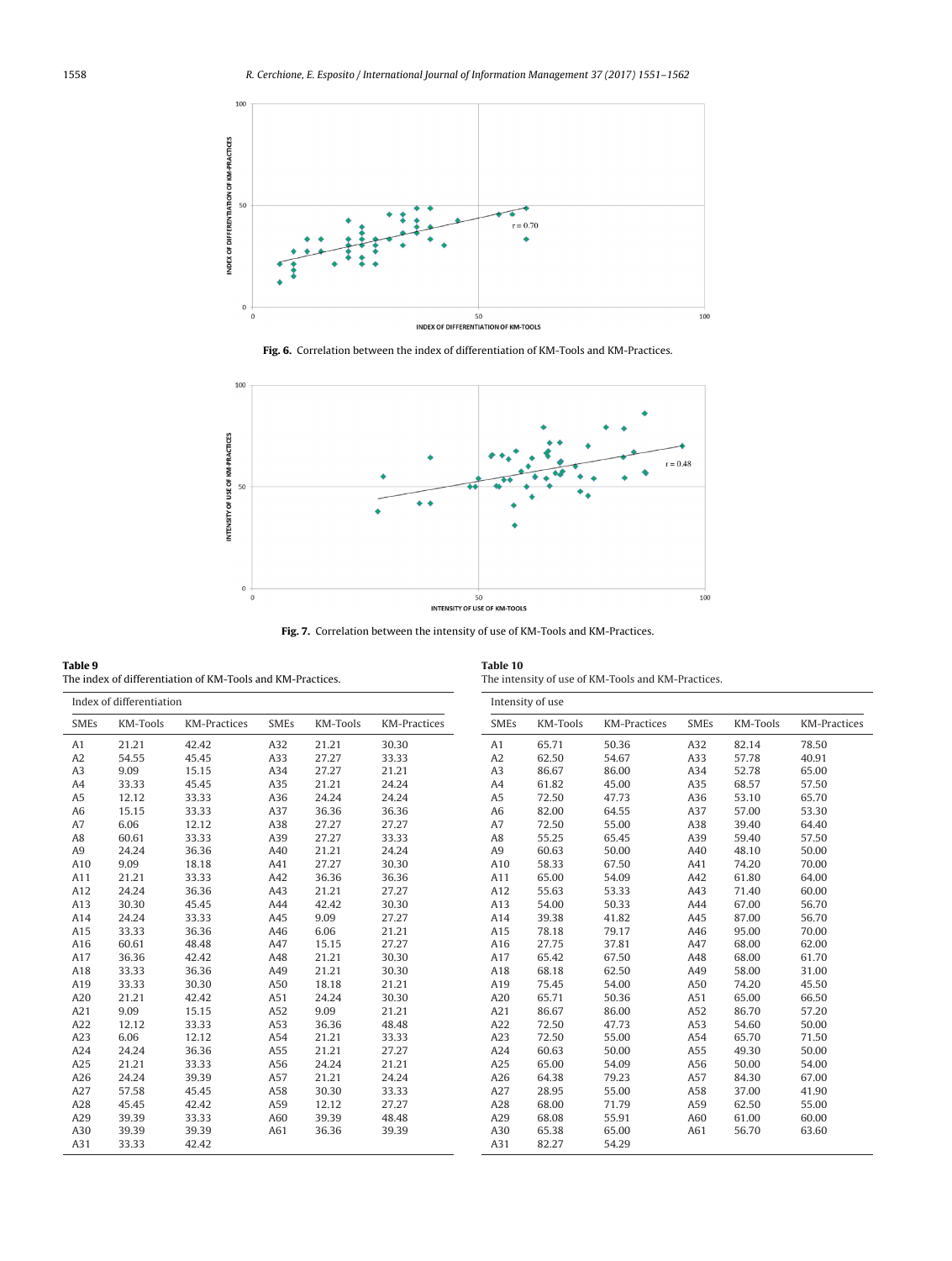

**Fig. 8.** Relationship of reciprocity between KM-Tools and M-Practices.

intensity of use of KM-Practices ranges from 31.00 (the SME does not use KM-Practices assiduously) to 86.00 (the SME does not use KM-Practices assiduously). Even in this case there is a significant correlation ( $r = 0.48$ ) between the two indices ([Fig.](#page-7-0) 7), which highlights that the higher the intensity of use of KM-Practices, the higher the intensity of use of KM-Tools (and vice versa). To investigate whether the correlation coefficient ( $r = 0.48$ ) between the index of intensity of use of KM-Tools and KM-Practices is statistically significant, the t-test has been applied with  $n - 2$ ° of freedom. The calculated t value is 4.17. Our acceptance range is −1.65 < t < 1.65. Therefore the null hypothesis (H0) is rejected.

In sum, the empirical evidence shows that there is a relationship of reciprocity between KM-Tools and KM-Practices: one reinforces the other, and vice versa. The higher the number of KM-Practices used by SMEs, the higher the number of KM-Tools used by SMEs, but also the higher the intensity of use of KM-Practices by an SME, the higher the intensity of use of KM-Tools by SMEs (Fig. 8).

To highlight the relationship between the number of KM-Practices/KM-Tools adopted by an SME and their intensity of use, two more indices were introduced: the index of global differentiation (IGD) of SMEs and the index of global intensity of use (IGI) of SMEs.

$$
IGD = \frac{\sqrt{IDP^2 + IDT^2}}{\sqrt{2}}
$$

$$
IGI = \frac{\sqrt{IUP^2 + IUT^2}}{\sqrt{2}}
$$

The two indices were calculated for each SME. They range from 0 to 100. [Fig.](#page-9-0) 9 shows that the IGD ranges from 9.58 to 54.88 (mean of 29.78), whereas the IGI ranges from 33.17 to 86.33 (mean of 61.74). [Fig.](#page-9-0) 9 also shows that there is a negative correlation between the index of global differentiation and the index of global intensity of use of SMEs. To investigate whether the correlation coefficient  $(r = -0.42)$  between IGD and IGI is statistically significant, the *t*-test has been applied with  $n - 2$  ∘ of freedom. The calculated t value is −3.59. Our acceptance range is −1.65 < t < 1.65. The null hypothesis (H0) is therefore rejected. This aspect underlines that the higher the variety of KMSs (KM-Tools and KM-Practices) used by an SME, the lower their intensity of use. Moreover, it is possible to identify four areas limited by the average value of the two indices. High-right located SMEs make intensive use of many KM-Tools and KM-Practices (A1). High-left located SMEs make intensive use of few KM-Tools and KM-Practices (A2). Low-left located SMEs do not use the few resources at their disposal intensively (A3). Low-right located SMEs do not use the many KM-Practices and KM-Tools at their disposal intensively (A4).

These four areas identify different strategies for SMEs using KM-Practices and KM-Tools (Fig. [10\).](#page-9-0)

TheA1 area is particularly important, considering, as seenabove, that the variety of KMSs used is negatively correlated to their intensity of use. This area regards SMEs that have a perception of the strategic value of knowledge management and so explore the potentiality of a variety of KM-Tools and KM-Practices, exploiting them intensively. These SMEs invest in order to improve their process of knowledge management through the adoption of innovative KM-Tools (cloud computing, content management system, data mining, social media, learning management systems, peer to peer, podcasting) and KM-Practices specifically dedicated to KM (best practices, community of practices, knowledge filtering, knowledge mapping, social network analysis). This is the Guideposts area.

The SMEs that exploit the few KM-Practices and KM-Tools at their disposal intensively are located in the A2 area. The SMEs in this area use mainly traditional KM-Tools (such as: databases, video conference, ERP systems, e-mail, document management system) and KM-Practices not specifically dedicated to knowledge management (such as: brainstorming, problem solving, process mapping, after action review, job rotation, work groups, meeting, learning by doing). The fact that these SMEs do not use innovative KM-Tools and KM-Practices specifically dedicated to KM highlights that they exploit what they already have, but do not actually invest in the field of KM. To shift towards Area 1, these SMEs need to acquire awareness of the importance of investing resources in the field of KM. This is the area of the Exploiters.

Area 3 regards SMEs that have still to acquire awareness of the strategic value of knowledge management. They have still not invested in resources such as to be competitive in the field of knowledge management. This is the area of the Latecomers.

Area A4 contains the SMEs that despite exploring the opportunity of a variety of KM-Practices and KM-Tools are not still able to exploit them in full. Nevertheless, from field analysis it emerges that these SMEs use innovative KM-Tools (such as: data mining, crowdsourcing systems, collaborative filtering, syndication systems, mash-up, content management systems, social media, cloud computing, learning management systems, podcasting, peer to peer) and KM-Practices specifically dedicated to KM (knowledge filtering, knowledge mapping, social network analysis, best practices, community of practices, storytelling). They are SMEs that are investing in the field of KM and have great potential for growth. Through learning and training, they can shift towards area A1.This is the area of the Explorers.

## **7. Conclusions and implications**

The main aim of this paper is to contribute to increasing the body of knowledge in the field of knowledge management systems used by SMEs. KMSs were divided into two categories, i.e., KM-Practices (defined as the set of methods and techniques to support the organisational processes of knowledge management) and KM-Tools (namely the specific IT-based systems supporting KM-Practices).

The literature review allowed us to identify three research questions:

RQ1: Which KM-Tools and KM-Practices are used by SMEs?

RQ2: What is the degree of diffusion and the intensity of use of KM-Tools and KM-Practices among SMEs?

RQ3: What are the strategies of use of KM-Tools and KM-Practices by SMEs?

As for RQ1, on the base of a study of the literature and a focus group that involved senior IT consultants/researchers operating in the field of SMEs, a taxonomy of KM-Tools and KM-Practices was identified. These two taxonomies offer SMEs the opportunity to identify a set of tools and practices that could be used to improve the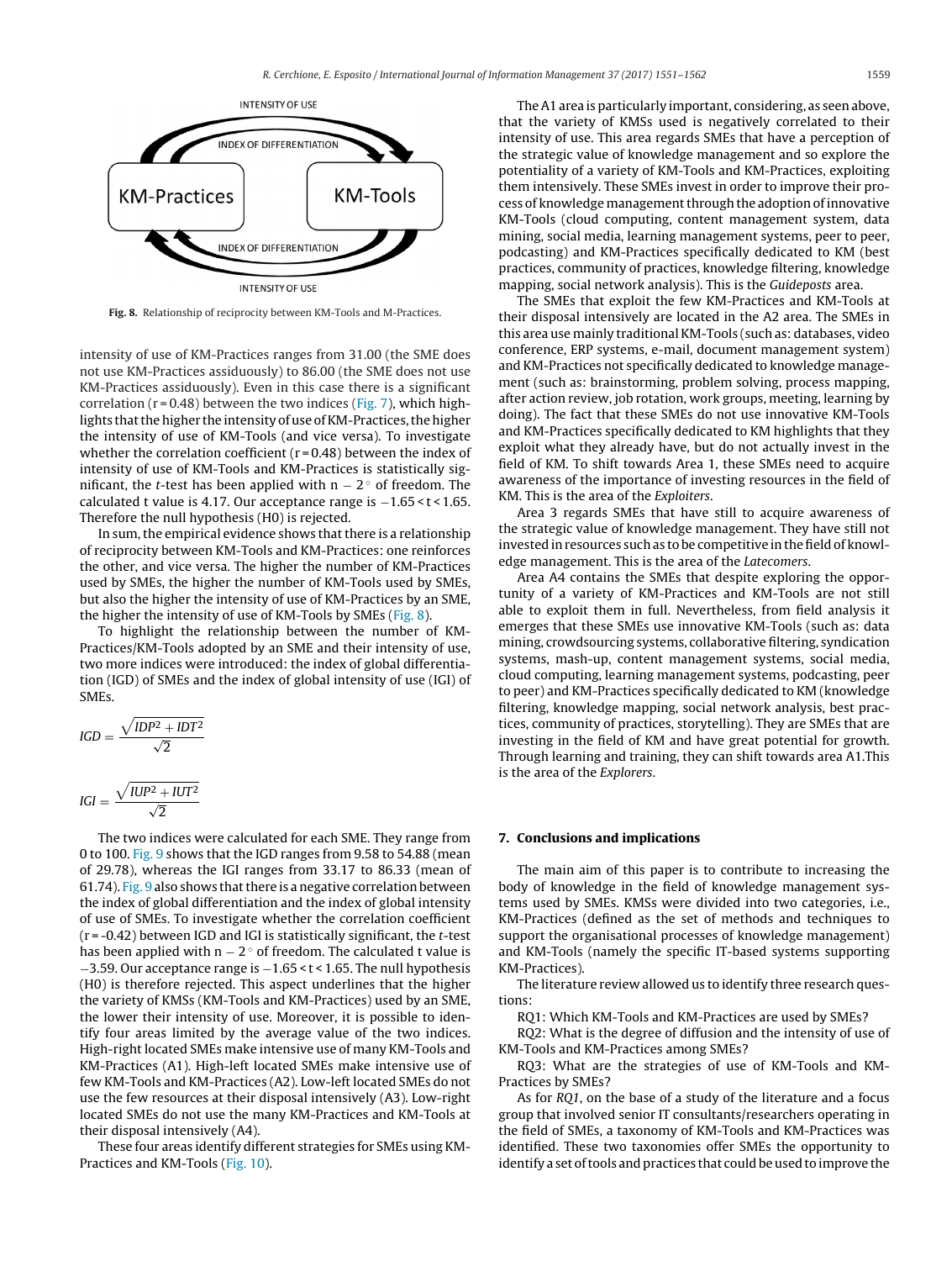<span id="page-9-0"></span>

**Fig. 9.** Correlation between the intensity of use and the index of differentiation of KMSs.



**Fig. 10.** Taxonomy of KM strategies.

different phases of the knowledge management process (creation, storage, transfer).

Regarding RQ2, using semi-structured interviews with 61 SMEs, this paper highlights that the SMEs surveyed adopt and make more intensive use of traditional KM-Tools rather than new and more updated ones that are generally cheaper and easier to use. This gap could be the result of the rapidity of technological changes in the field of ICTs. Moreover, considering that SMEs generally do not have dedicated resources to monitor and follow technological evolution, this forces them to remain in a backward position. The paper also shows that the SMEs surveyed adopt KM-Practices use more intensively those that do not focus exclusively on the KM process. From the semi-structured interviews it emerged that this trend is due to two characteristics of SMEs. Firstly, SMEs have scarce resources and so instead of investing in new practices geared to knowledge management, they seek to adapt the practices they already know to the new requirements of knowledge management. The second peculiarity is connected to the nature of knowledge. Knowledge of SMEs is mainly embedded in human resources, and this does not promote a wide diffusion of formal KM-Practices. In summary, these results seem to show that SMEs tend to use more traditional tools and adapt practices already used for knowledge management.

Regarding RQ3, the paper points out a relationship of reciprocity between KM-Tools and KM-Practices: one reinforces the other and vice versa. The higher the number of KM-Practices used by SMEs, the higher the number of KM-Tools they use. This result is in line with the previous study by [Carayannis](#page-10-0)  $(1999)$  in which it is assumed that KM plays a crucial role in fostering a synergistic symbiosis between ICTs and managerial/organisational practices.

Moreover, the higher the intensity of use of KM-Practices by SMEs, the higher the intensity of their use of KM-Tools. Moreover,

the paper highlights a negative relationship between the number of KMSs (KM-Tools and KM-Practices) used by SMEs and their intensity of use. Finally, the paper proposes a taxonomy that synthesises the strategies of using KM-Practices and KM-Tools on the part of SMEs. Specifically, four strategies were identified: guidepost, exploiter, explorer, and latecomer.

The guidepost is an SME with a perception of the strategic value of knowledge management and that explores the potential of a number of KM-Tools and KM-Practices, intensively exploiting them. Guidepost SMEs invest in order to improve the knowledge management process by adopting innovative KM-Tools and KM-Practices specifically dedicated to KM.

The exploiter is an SME that intensively exploits the few KM-Practices and KM-Tools at its disposal. The SME exploiter has yet to become aware of the importance of investing resources in the field of KM. In fact, it uses mainly traditional KM-Tools and KM-Practices not specifically dedicated to KM.

The explorer is an SME that, despite exploring the opportunities of a variety of KM-Practices and KM-Tools, is still not able to exploit them in full. Explorer SMEs use innovative KM-Tools and KM-Practices specifically dedicated to KM. They invest in the field of KM and through learning and training processes could become guidepost SMEs.

The latecomer is an SME that is still unaware of the strategic value of knowledge management and still does not have the resources necessary to be competitive in the field of knowledge management.

#### 7.1. Future research

The above results provide guidance for future research.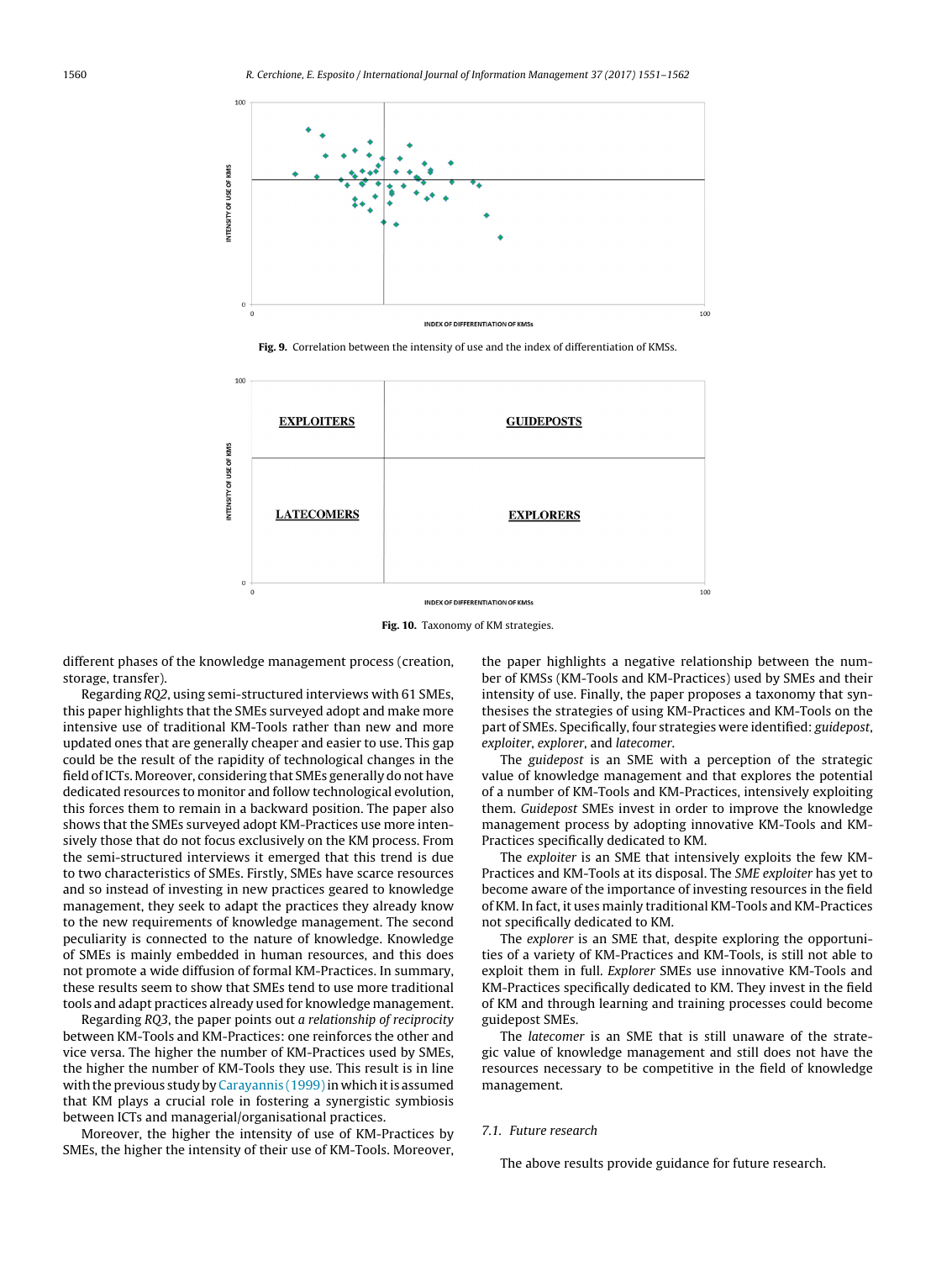<span id="page-10-0"></span>The first research implication derives from the fact that tools are aligned with practices (relationship of reciprocity), but SMEs seem to prefer not to use updated KM-Tools rather than the newer ones and KM-Practices that are not exclusively focussed on the KM process. This issue requires further and in-depth analysis concerning the degree of alignment between KM-Tools, KM-Practices and the nature of knowledge of SMEs from both the ontological and epistemological perspectives.

The second research implication is a consequence of the taxonomy of the strategies of SMEs (Guideposts, Explorers, Exploiters, Latecomers). This issue requires an in-depth analysis to verify whether the strategy used affects the performance of an SME.

## 7.2. Implications

From the SMEs' point of view, this paper highlights that they could further increase the impact of KM by better exploiting the opportunity offered by the new ICTs (such as: cloud computing, crowdsourcing systems, collaborative filtering, wiki).

From the KMS providers' point of view, this paper stresses that SMEs typically do not have dedicated resources to monitor the process of innovation in the field of KMSs. Nevertheless, they may well represent a significant market. To seize this opportunity, it is necessary create not only a new market segment dedicated to SMEs, but also direct channels of communication (even virtual) between SMEs and KM providers.

#### **References**

- Adamides, E. D., & Karacapilidis, N. (2006). [Information](http://refhub.elsevier.com/S0268-4012(16)30059-7/sbref0005) [technology](http://refhub.elsevier.com/S0268-4012(16)30059-7/sbref0005) [support](http://refhub.elsevier.com/S0268-4012(16)30059-7/sbref0005) [for](http://refhub.elsevier.com/S0268-4012(16)30059-7/sbref0005) [the](http://refhub.elsevier.com/S0268-4012(16)30059-7/sbref0005) [knowledge](http://refhub.elsevier.com/S0268-4012(16)30059-7/sbref0005) [and](http://refhub.elsevier.com/S0268-4012(16)30059-7/sbref0005) [social](http://refhub.elsevier.com/S0268-4012(16)30059-7/sbref0005) [processes](http://refhub.elsevier.com/S0268-4012(16)30059-7/sbref0005) [of](http://refhub.elsevier.com/S0268-4012(16)30059-7/sbref0005) [innovation](http://refhub.elsevier.com/S0268-4012(16)30059-7/sbref0005) [management.](http://refhub.elsevier.com/S0268-4012(16)30059-7/sbref0005) [Technovation](http://refhub.elsevier.com/S0268-4012(16)30059-7/sbref0005), [26](http://refhub.elsevier.com/S0268-4012(16)30059-7/sbref0005)[\(1\),](http://refhub.elsevier.com/S0268-4012(16)30059-7/sbref0005) [50](http://refhub.elsevier.com/S0268-4012(16)30059-7/sbref0005)–[59.](http://refhub.elsevier.com/S0268-4012(16)30059-7/sbref0005)
- Al-Mutawah, K., Lee, V., & Cheung, Y. (2009). [A](http://refhub.elsevier.com/S0268-4012(16)30059-7/sbref0010) [new](http://refhub.elsevier.com/S0268-4012(16)30059-7/sbref0010) [multi-agent](http://refhub.elsevier.com/S0268-4012(16)30059-7/sbref0010) [system](http://refhub.elsevier.com/S0268-4012(16)30059-7/sbref0010) [framework](http://refhub.elsevier.com/S0268-4012(16)30059-7/sbref0010) [for](http://refhub.elsevier.com/S0268-4012(16)30059-7/sbref0010) [tacit](http://refhub.elsevier.com/S0268-4012(16)30059-7/sbref0010) [knowledge](http://refhub.elsevier.com/S0268-4012(16)30059-7/sbref0010) [management](http://refhub.elsevier.com/S0268-4012(16)30059-7/sbref0010) [in](http://refhub.elsevier.com/S0268-4012(16)30059-7/sbref0010) [manufacturing](http://refhub.elsevier.com/S0268-4012(16)30059-7/sbref0010) [supply](http://refhub.elsevier.com/S0268-4012(16)30059-7/sbref0010) [chains.](http://refhub.elsevier.com/S0268-4012(16)30059-7/sbref0010) [Journal](http://refhub.elsevier.com/S0268-4012(16)30059-7/sbref0010) [of](http://refhub.elsevier.com/S0268-4012(16)30059-7/sbref0010) [Intelligent](http://refhub.elsevier.com/S0268-4012(16)30059-7/sbref0010) [Manufacturing](http://refhub.elsevier.com/S0268-4012(16)30059-7/sbref0010)[,](http://refhub.elsevier.com/S0268-4012(16)30059-7/sbref0010) [20](http://refhub.elsevier.com/S0268-4012(16)30059-7/sbref0010)[\(5\),](http://refhub.elsevier.com/S0268-4012(16)30059-7/sbref0010) [593](http://refhub.elsevier.com/S0268-4012(16)30059-7/sbref0010)–[610.](http://refhub.elsevier.com/S0268-4012(16)30059-7/sbref0010)
- Alavi, M., & Leidner, D. L. (2001). [Review:](http://refhub.elsevier.com/S0268-4012(16)30059-7/sbref0015) [Knowledge](http://refhub.elsevier.com/S0268-4012(16)30059-7/sbref0015) [management](http://refhub.elsevier.com/S0268-4012(16)30059-7/sbref0015) [and](http://refhub.elsevier.com/S0268-4012(16)30059-7/sbref0015) [knowledge](http://refhub.elsevier.com/S0268-4012(16)30059-7/sbref0015) [management](http://refhub.elsevier.com/S0268-4012(16)30059-7/sbref0015) [systems:](http://refhub.elsevier.com/S0268-4012(16)30059-7/sbref0015) [Conceptual](http://refhub.elsevier.com/S0268-4012(16)30059-7/sbref0015) [foundations](http://refhub.elsevier.com/S0268-4012(16)30059-7/sbref0015) [and](http://refhub.elsevier.com/S0268-4012(16)30059-7/sbref0015) [research](http://refhub.elsevier.com/S0268-4012(16)30059-7/sbref0015) [issues.](http://refhub.elsevier.com/S0268-4012(16)30059-7/sbref0015) [MIS](http://refhub.elsevier.com/S0268-4012(16)30059-7/sbref0015) [Quarterly](http://refhub.elsevier.com/S0268-4012(16)30059-7/sbref0015)[,](http://refhub.elsevier.com/S0268-4012(16)30059-7/sbref0015) [25](http://refhub.elsevier.com/S0268-4012(16)30059-7/sbref0015)[\(1\),](http://refhub.elsevier.com/S0268-4012(16)30059-7/sbref0015) [107](http://refhub.elsevier.com/S0268-4012(16)30059-7/sbref0015)–[136.](http://refhub.elsevier.com/S0268-4012(16)30059-7/sbref0015)
- Ambrosini, V., & Bowman, C. (2008). [Surfacing](http://refhub.elsevier.com/S0268-4012(16)30059-7/sbref0020) [tacit](http://refhub.elsevier.com/S0268-4012(16)30059-7/sbref0020) [sources](http://refhub.elsevier.com/S0268-4012(16)30059-7/sbref0020) [of](http://refhub.elsevier.com/S0268-4012(16)30059-7/sbref0020) [success.](http://refhub.elsevier.com/S0268-4012(16)30059-7/sbref0020) [International](http://refhub.elsevier.com/S0268-4012(16)30059-7/sbref0020) [Small](http://refhub.elsevier.com/S0268-4012(16)30059-7/sbref0020) [Business](http://refhub.elsevier.com/S0268-4012(16)30059-7/sbref0020) [Journal](http://refhub.elsevier.com/S0268-4012(16)30059-7/sbref0020)[,](http://refhub.elsevier.com/S0268-4012(16)30059-7/sbref0020) [26](http://refhub.elsevier.com/S0268-4012(16)30059-7/sbref0020)[\(4\),](http://refhub.elsevier.com/S0268-4012(16)30059-7/sbref0020) [403](http://refhub.elsevier.com/S0268-4012(16)30059-7/sbref0020)–[431.](http://refhub.elsevier.com/S0268-4012(16)30059-7/sbref0020)
- Antonelli, C., Geuna, A., & Steinmueller, W. E. (2000). [Information](http://refhub.elsevier.com/S0268-4012(16)30059-7/sbref0025) [and](http://refhub.elsevier.com/S0268-4012(16)30059-7/sbref0025) [communication](http://refhub.elsevier.com/S0268-4012(16)30059-7/sbref0025) [technologies](http://refhub.elsevier.com/S0268-4012(16)30059-7/sbref0025) [and](http://refhub.elsevier.com/S0268-4012(16)30059-7/sbref0025) [the](http://refhub.elsevier.com/S0268-4012(16)30059-7/sbref0025) [production,](http://refhub.elsevier.com/S0268-4012(16)30059-7/sbref0025) [distribution](http://refhub.elsevier.com/S0268-4012(16)30059-7/sbref0025) [and](http://refhub.elsevier.com/S0268-4012(16)30059-7/sbref0025) [use](http://refhub.elsevier.com/S0268-4012(16)30059-7/sbref0025) [of](http://refhub.elsevier.com/S0268-4012(16)30059-7/sbref0025) [knowledge.](http://refhub.elsevier.com/S0268-4012(16)30059-7/sbref0025) [International](http://refhub.elsevier.com/S0268-4012(16)30059-7/sbref0025) [Journal](http://refhub.elsevier.com/S0268-4012(16)30059-7/sbref0025) [of](http://refhub.elsevier.com/S0268-4012(16)30059-7/sbref0025) [Technology](http://refhub.elsevier.com/S0268-4012(16)30059-7/sbref0025) [Management](http://refhub.elsevier.com/S0268-4012(16)30059-7/sbref0025)[,](http://refhub.elsevier.com/S0268-4012(16)30059-7/sbref0025) [20](http://refhub.elsevier.com/S0268-4012(16)30059-7/sbref0025)[\(1](http://refhub.elsevier.com/S0268-4012(16)30059-7/sbref0025)–[2\),](http://refhub.elsevier.com/S0268-4012(16)30059-7/sbref0025) [72](http://refhub.elsevier.com/S0268-4012(16)30059-7/sbref0025)–[94.](http://refhub.elsevier.com/S0268-4012(16)30059-7/sbref0025)
- Benbya, H., Passiante, G., & Belbaly, N. A. (2004). [Corporate](http://refhub.elsevier.com/S0268-4012(16)30059-7/sbref0030) [portal:](http://refhub.elsevier.com/S0268-4012(16)30059-7/sbref0030) [A](http://refhub.elsevier.com/S0268-4012(16)30059-7/sbref0030) [tool](http://refhub.elsevier.com/S0268-4012(16)30059-7/sbref0030) [for](http://refhub.elsevier.com/S0268-4012(16)30059-7/sbref0030) [knowledge](http://refhub.elsevier.com/S0268-4012(16)30059-7/sbref0030) [management](http://refhub.elsevier.com/S0268-4012(16)30059-7/sbref0030) [synchronization.](http://refhub.elsevier.com/S0268-4012(16)30059-7/sbref0030) [International](http://refhub.elsevier.com/S0268-4012(16)30059-7/sbref0030) [Journal](http://refhub.elsevier.com/S0268-4012(16)30059-7/sbref0030) [of](http://refhub.elsevier.com/S0268-4012(16)30059-7/sbref0030) [Information](http://refhub.elsevier.com/S0268-4012(16)30059-7/sbref0030) [Management](http://refhub.elsevier.com/S0268-4012(16)30059-7/sbref0030), [24](http://refhub.elsevier.com/S0268-4012(16)30059-7/sbref0030)[\(3\),](http://refhub.elsevier.com/S0268-4012(16)30059-7/sbref0030) [201](http://refhub.elsevier.com/S0268-4012(16)30059-7/sbref0030)–[220.](http://refhub.elsevier.com/S0268-4012(16)30059-7/sbref0030)
- Beylier, C., Pourroy, F., Villeneuve, F., & Mille, A. (2009). [A](http://refhub.elsevier.com/S0268-4012(16)30059-7/sbref0035) [collaboration-centred](http://refhub.elsevier.com/S0268-4012(16)30059-7/sbref0035) [approach](http://refhub.elsevier.com/S0268-4012(16)30059-7/sbref0035) [to](http://refhub.elsevier.com/S0268-4012(16)30059-7/sbref0035) [manage](http://refhub.elsevier.com/S0268-4012(16)30059-7/sbref0035) [engineering](http://refhub.elsevier.com/S0268-4012(16)30059-7/sbref0035) [knowledge:](http://refhub.elsevier.com/S0268-4012(16)30059-7/sbref0035) [A](http://refhub.elsevier.com/S0268-4012(16)30059-7/sbref0035) [case](http://refhub.elsevier.com/S0268-4012(16)30059-7/sbref0035) [study](http://refhub.elsevier.com/S0268-4012(16)30059-7/sbref0035) [of](http://refhub.elsevier.com/S0268-4012(16)30059-7/sbref0035) [an](http://refhub.elsevier.com/S0268-4012(16)30059-7/sbref0035) [engineering](http://refhub.elsevier.com/S0268-4012(16)30059-7/sbref0035) [SME.](http://refhub.elsevier.com/S0268-4012(16)30059-7/sbref0035) [Journal](http://refhub.elsevier.com/S0268-4012(16)30059-7/sbref0035) [of](http://refhub.elsevier.com/S0268-4012(16)30059-7/sbref0035) [Engineering](http://refhub.elsevier.com/S0268-4012(16)30059-7/sbref0035) [Design](http://refhub.elsevier.com/S0268-4012(16)30059-7/sbref0035), [20](http://refhub.elsevier.com/S0268-4012(16)30059-7/sbref0035)[\(6\),](http://refhub.elsevier.com/S0268-4012(16)30059-7/sbref0035) [523–542.](http://refhub.elsevier.com/S0268-4012(16)30059-7/sbref0035)
- Bolisani, E., & Scarso, E. (1999). [Information](http://refhub.elsevier.com/S0268-4012(16)30059-7/sbref0040) [technology](http://refhub.elsevier.com/S0268-4012(16)30059-7/sbref0040) [management:](http://refhub.elsevier.com/S0268-4012(16)30059-7/sbref0040) [A](http://refhub.elsevier.com/S0268-4012(16)30059-7/sbref0040) [knowledge-based](http://refhub.elsevier.com/S0268-4012(16)30059-7/sbref0040) [perspective.](http://refhub.elsevier.com/S0268-4012(16)30059-7/sbref0040) [Technovation](http://refhub.elsevier.com/S0268-4012(16)30059-7/sbref0040), [19](http://refhub.elsevier.com/S0268-4012(16)30059-7/sbref0040)[\(4\),](http://refhub.elsevier.com/S0268-4012(16)30059-7/sbref0040) [209–217.](http://refhub.elsevier.com/S0268-4012(16)30059-7/sbref0040)
- Cagnazzo, L., Tiacci, L., & Rossi, V. (2014). [Knowledge](http://refhub.elsevier.com/S0268-4012(16)30059-7/sbref0045) [management](http://refhub.elsevier.com/S0268-4012(16)30059-7/sbref0045) [system](http://refhub.elsevier.com/S0268-4012(16)30059-7/sbref0045) [in](http://refhub.elsevier.com/S0268-4012(16)30059-7/sbref0045) [SMEs](http://refhub.elsevier.com/S0268-4012(16)30059-7/sbref0045) [within](http://refhub.elsevier.com/S0268-4012(16)30059-7/sbref0045) [stable](http://refhub.elsevier.com/S0268-4012(16)30059-7/sbref0045) [enterprise](http://refhub.elsevier.com/S0268-4012(16)30059-7/sbref0045) [networks.](http://refhub.elsevier.com/S0268-4012(16)30059-7/sbref0045) [WSEAS](http://refhub.elsevier.com/S0268-4012(16)30059-7/sbref0045) [Transactions](http://refhub.elsevier.com/S0268-4012(16)30059-7/sbref0045) [on](http://refhub.elsevier.com/S0268-4012(16)30059-7/sbref0045) [Business](http://refhub.elsevier.com/S0268-4012(16)30059-7/sbref0045) [and](http://refhub.elsevier.com/S0268-4012(16)30059-7/sbref0045) [Economics](http://refhub.elsevier.com/S0268-4012(16)30059-7/sbref0045)[,](http://refhub.elsevier.com/S0268-4012(16)30059-7/sbref0045) [11](http://refhub.elsevier.com/S0268-4012(16)30059-7/sbref0045)[\(1\),](http://refhub.elsevier.com/S0268-4012(16)30059-7/sbref0045) [155–174.](http://refhub.elsevier.com/S0268-4012(16)30059-7/sbref0045)
- Carayannis, E. G. (1999). [Fostering](http://refhub.elsevier.com/S0268-4012(16)30059-7/sbref0050) [synergies](http://refhub.elsevier.com/S0268-4012(16)30059-7/sbref0050) [between](http://refhub.elsevier.com/S0268-4012(16)30059-7/sbref0050) [information](http://refhub.elsevier.com/S0268-4012(16)30059-7/sbref0050) [technology](http://refhub.elsevier.com/S0268-4012(16)30059-7/sbref0050) [and](http://refhub.elsevier.com/S0268-4012(16)30059-7/sbref0050) [managerial](http://refhub.elsevier.com/S0268-4012(16)30059-7/sbref0050) [and](http://refhub.elsevier.com/S0268-4012(16)30059-7/sbref0050) [organizational](http://refhub.elsevier.com/S0268-4012(16)30059-7/sbref0050) [cognition:](http://refhub.elsevier.com/S0268-4012(16)30059-7/sbref0050) [The](http://refhub.elsevier.com/S0268-4012(16)30059-7/sbref0050) [role](http://refhub.elsevier.com/S0268-4012(16)30059-7/sbref0050) [of](http://refhub.elsevier.com/S0268-4012(16)30059-7/sbref0050) [knowledge](http://refhub.elsevier.com/S0268-4012(16)30059-7/sbref0050) [management.](http://refhub.elsevier.com/S0268-4012(16)30059-7/sbref0050) [Technovation](http://refhub.elsevier.com/S0268-4012(16)30059-7/sbref0050)[,](http://refhub.elsevier.com/S0268-4012(16)30059-7/sbref0050) [19](http://refhub.elsevier.com/S0268-4012(16)30059-7/sbref0050)[\(4\),](http://refhub.elsevier.com/S0268-4012(16)30059-7/sbref0050) [219–231.](http://refhub.elsevier.com/S0268-4012(16)30059-7/sbref0050)
- Cerchione, R., Esposito, E., & Spadaro, M. R. (2016). [A](http://refhub.elsevier.com/S0268-4012(16)30059-7/sbref0055) [literature](http://refhub.elsevier.com/S0268-4012(16)30059-7/sbref0055) [review](http://refhub.elsevier.com/S0268-4012(16)30059-7/sbref0055) [on](http://refhub.elsevier.com/S0268-4012(16)30059-7/sbref0055) [knowledge](http://refhub.elsevier.com/S0268-4012(16)30059-7/sbref0055) [management](http://refhub.elsevier.com/S0268-4012(16)30059-7/sbref0055) [in](http://refhub.elsevier.com/S0268-4012(16)30059-7/sbref0055) [SMEs.](http://refhub.elsevier.com/S0268-4012(16)30059-7/sbref0055) [Knowledge](http://refhub.elsevier.com/S0268-4012(16)30059-7/sbref0055) [Management](http://refhub.elsevier.com/S0268-4012(16)30059-7/sbref0055) [Research](http://refhub.elsevier.com/S0268-4012(16)30059-7/sbref0055) [and](http://refhub.elsevier.com/S0268-4012(16)30059-7/sbref0055) [Practice](http://refhub.elsevier.com/S0268-4012(16)30059-7/sbref0055)[,](http://refhub.elsevier.com/S0268-4012(16)30059-7/sbref0055) [14](http://refhub.elsevier.com/S0268-4012(16)30059-7/sbref0055)[\(2\),](http://refhub.elsevier.com/S0268-4012(16)30059-7/sbref0055) [169–177.](http://refhub.elsevier.com/S0268-4012(16)30059-7/sbref0055)
- Cerchione, R., Esposito, E., & Spadaro, M. R. (2015). [The](http://refhub.elsevier.com/S0268-4012(16)30059-7/sbref0060) [spread](http://refhub.elsevier.com/S0268-4012(16)30059-7/sbref0060) [of](http://refhub.elsevier.com/S0268-4012(16)30059-7/sbref0060) [knowledge](http://refhub.elsevier.com/S0268-4012(16)30059-7/sbref0060) [management](http://refhub.elsevier.com/S0268-4012(16)30059-7/sbref0060) [in](http://refhub.elsevier.com/S0268-4012(16)30059-7/sbref0060) [SMEs:](http://refhub.elsevier.com/S0268-4012(16)30059-7/sbref0060) [A](http://refhub.elsevier.com/S0268-4012(16)30059-7/sbref0060) [scenario](http://refhub.elsevier.com/S0268-4012(16)30059-7/sbref0060) [in](http://refhub.elsevier.com/S0268-4012(16)30059-7/sbref0060) [evolution.](http://refhub.elsevier.com/S0268-4012(16)30059-7/sbref0060) [Sustainability](http://refhub.elsevier.com/S0268-4012(16)30059-7/sbref0060)[,](http://refhub.elsevier.com/S0268-4012(16)30059-7/sbref0060) [7](http://refhub.elsevier.com/S0268-4012(16)30059-7/sbref0060)[,](http://refhub.elsevier.com/S0268-4012(16)30059-7/sbref0060) [10210–10232.](http://refhub.elsevier.com/S0268-4012(16)30059-7/sbref0060)
- Chong, C. W., Chong, S. C., & Gan, G. C. (2011). [Inter-organizational](http://refhub.elsevier.com/S0268-4012(16)30059-7/sbref0065) [knowledge](http://refhub.elsevier.com/S0268-4012(16)30059-7/sbref0065) [transfer](http://refhub.elsevier.com/S0268-4012(16)30059-7/sbref0065) [needs](http://refhub.elsevier.com/S0268-4012(16)30059-7/sbref0065) [among](http://refhub.elsevier.com/S0268-4012(16)30059-7/sbref0065) [small](http://refhub.elsevier.com/S0268-4012(16)30059-7/sbref0065) [and](http://refhub.elsevier.com/S0268-4012(16)30059-7/sbref0065) [medium](http://refhub.elsevier.com/S0268-4012(16)30059-7/sbref0065) [enterprises.](http://refhub.elsevier.com/S0268-4012(16)30059-7/sbref0065) [Library](http://refhub.elsevier.com/S0268-4012(16)30059-7/sbref0065) [Review](http://refhub.elsevier.com/S0268-4012(16)30059-7/sbref0065)[,](http://refhub.elsevier.com/S0268-4012(16)30059-7/sbref0065) [60](http://refhub.elsevier.com/S0268-4012(16)30059-7/sbref0065)[\(1\),](http://refhub.elsevier.com/S0268-4012(16)30059-7/sbref0065) [37–52.](http://refhub.elsevier.com/S0268-4012(16)30059-7/sbref0065)
- Choudhary, A. K., Harding, J., Camarinha-Matos, L. M., Lenny Koh, S. C., & Tiwari, M. K. (2013). [Knowledge](http://refhub.elsevier.com/S0268-4012(16)30059-7/sbref0070) [management](http://refhub.elsevier.com/S0268-4012(16)30059-7/sbref0070) [and](http://refhub.elsevier.com/S0268-4012(16)30059-7/sbref0070) [supporting](http://refhub.elsevier.com/S0268-4012(16)30059-7/sbref0070) [tools](http://refhub.elsevier.com/S0268-4012(16)30059-7/sbref0070) [for](http://refhub.elsevier.com/S0268-4012(16)30059-7/sbref0070) [collaborative](http://refhub.elsevier.com/S0268-4012(16)30059-7/sbref0070) [networks.](http://refhub.elsevier.com/S0268-4012(16)30059-7/sbref0070) [International](http://refhub.elsevier.com/S0268-4012(16)30059-7/sbref0070) [Journal](http://refhub.elsevier.com/S0268-4012(16)30059-7/sbref0070) [of](http://refhub.elsevier.com/S0268-4012(16)30059-7/sbref0070) [Production](http://refhub.elsevier.com/S0268-4012(16)30059-7/sbref0070) [Research](http://refhub.elsevier.com/S0268-4012(16)30059-7/sbref0070)[,](http://refhub.elsevier.com/S0268-4012(16)30059-7/sbref0070) [51](http://refhub.elsevier.com/S0268-4012(16)30059-7/sbref0070)[\(7\),](http://refhub.elsevier.com/S0268-4012(16)30059-7/sbref0070) [1953](http://refhub.elsevier.com/S0268-4012(16)30059-7/sbref0070)–[1957.](http://refhub.elsevier.com/S0268-4012(16)30059-7/sbref0070)
- Chua, A. (2004). [Knowledge](http://refhub.elsevier.com/S0268-4012(16)30059-7/sbref0075) [management](http://refhub.elsevier.com/S0268-4012(16)30059-7/sbref0075) [system](http://refhub.elsevier.com/S0268-4012(16)30059-7/sbref0075) [architecture:](http://refhub.elsevier.com/S0268-4012(16)30059-7/sbref0075) [A](http://refhub.elsevier.com/S0268-4012(16)30059-7/sbref0075) [bridge](http://refhub.elsevier.com/S0268-4012(16)30059-7/sbref0075) [between](http://refhub.elsevier.com/S0268-4012(16)30059-7/sbref0075) [KM](http://refhub.elsevier.com/S0268-4012(16)30059-7/sbref0075) [consultants](http://refhub.elsevier.com/S0268-4012(16)30059-7/sbref0075) [and](http://refhub.elsevier.com/S0268-4012(16)30059-7/sbref0075) [technologists.](http://refhub.elsevier.com/S0268-4012(16)30059-7/sbref0075) [International](http://refhub.elsevier.com/S0268-4012(16)30059-7/sbref0075) [Journal](http://refhub.elsevier.com/S0268-4012(16)30059-7/sbref0075) [of](http://refhub.elsevier.com/S0268-4012(16)30059-7/sbref0075) [Information](http://refhub.elsevier.com/S0268-4012(16)30059-7/sbref0075) [Management](http://refhub.elsevier.com/S0268-4012(16)30059-7/sbref0075), [24](http://refhub.elsevier.com/S0268-4012(16)30059-7/sbref0075)[\(1\),](http://refhub.elsevier.com/S0268-4012(16)30059-7/sbref0075) [87–98.](http://refhub.elsevier.com/S0268-4012(16)30059-7/sbref0075)
- Corso, M., Martini, A., Pellegrini, L., & Paolucci, E. (2003). [Technological](http://refhub.elsevier.com/S0268-4012(16)30059-7/sbref0080) [and](http://refhub.elsevier.com/S0268-4012(16)30059-7/sbref0080) [organizational](http://refhub.elsevier.com/S0268-4012(16)30059-7/sbref0080) [tools](http://refhub.elsevier.com/S0268-4012(16)30059-7/sbref0080) [for](http://refhub.elsevier.com/S0268-4012(16)30059-7/sbref0080) [knowledge](http://refhub.elsevier.com/S0268-4012(16)30059-7/sbref0080) [management:](http://refhub.elsevier.com/S0268-4012(16)30059-7/sbref0080) [In](http://refhub.elsevier.com/S0268-4012(16)30059-7/sbref0080) [search](http://refhub.elsevier.com/S0268-4012(16)30059-7/sbref0080) [of](http://refhub.elsevier.com/S0268-4012(16)30059-7/sbref0080) [configurations.](http://refhub.elsevier.com/S0268-4012(16)30059-7/sbref0080) [Small](http://refhub.elsevier.com/S0268-4012(16)30059-7/sbref0080) [Business](http://refhub.elsevier.com/S0268-4012(16)30059-7/sbref0080) [Economics](http://refhub.elsevier.com/S0268-4012(16)30059-7/sbref0080)[,](http://refhub.elsevier.com/S0268-4012(16)30059-7/sbref0080) [21](http://refhub.elsevier.com/S0268-4012(16)30059-7/sbref0080)[\(4\),](http://refhub.elsevier.com/S0268-4012(16)30059-7/sbref0080) [397](http://refhub.elsevier.com/S0268-4012(16)30059-7/sbref0080)–[408.](http://refhub.elsevier.com/S0268-4012(16)30059-7/sbref0080)
- Desouza, K. C., & Awazu, Y. (2006). [Knowledge](http://refhub.elsevier.com/S0268-4012(16)30059-7/sbref0085) [management](http://refhub.elsevier.com/S0268-4012(16)30059-7/sbref0085) [at](http://refhub.elsevier.com/S0268-4012(16)30059-7/sbref0085) [SMEs:](http://refhub.elsevier.com/S0268-4012(16)30059-7/sbref0085) [Five](http://refhub.elsevier.com/S0268-4012(16)30059-7/sbref0085) [peculiarities.](http://refhub.elsevier.com/S0268-4012(16)30059-7/sbref0085) [Journal](http://refhub.elsevier.com/S0268-4012(16)30059-7/sbref0085) [of](http://refhub.elsevier.com/S0268-4012(16)30059-7/sbref0085) [Knowledge](http://refhub.elsevier.com/S0268-4012(16)30059-7/sbref0085) [Management](http://refhub.elsevier.com/S0268-4012(16)30059-7/sbref0085)[,](http://refhub.elsevier.com/S0268-4012(16)30059-7/sbref0085) [10](http://refhub.elsevier.com/S0268-4012(16)30059-7/sbref0085)[\(1\),](http://refhub.elsevier.com/S0268-4012(16)30059-7/sbref0085) [32](http://refhub.elsevier.com/S0268-4012(16)30059-7/sbref0085)–[43.](http://refhub.elsevier.com/S0268-4012(16)30059-7/sbref0085)
- Delen, D., Zaim, H., Kuzey, C., & Zaim, S. (2013). [A](http://refhub.elsevier.com/S0268-4012(16)30059-7/sbref0090) [comparative](http://refhub.elsevier.com/S0268-4012(16)30059-7/sbref0090) [analysis](http://refhub.elsevier.com/S0268-4012(16)30059-7/sbref0090) [of](http://refhub.elsevier.com/S0268-4012(16)30059-7/sbref0090) [machine](http://refhub.elsevier.com/S0268-4012(16)30059-7/sbref0090) [learning](http://refhub.elsevier.com/S0268-4012(16)30059-7/sbref0090) [systems](http://refhub.elsevier.com/S0268-4012(16)30059-7/sbref0090) [for](http://refhub.elsevier.com/S0268-4012(16)30059-7/sbref0090) [measuring](http://refhub.elsevier.com/S0268-4012(16)30059-7/sbref0090) [the](http://refhub.elsevier.com/S0268-4012(16)30059-7/sbref0090) [impact](http://refhub.elsevier.com/S0268-4012(16)30059-7/sbref0090) [of](http://refhub.elsevier.com/S0268-4012(16)30059-7/sbref0090) [knowledge](http://refhub.elsevier.com/S0268-4012(16)30059-7/sbref0090) [management](http://refhub.elsevier.com/S0268-4012(16)30059-7/sbref0090) [practices.](http://refhub.elsevier.com/S0268-4012(16)30059-7/sbref0090) [Decision](http://refhub.elsevier.com/S0268-4012(16)30059-7/sbref0090) [Support](http://refhub.elsevier.com/S0268-4012(16)30059-7/sbref0090) [Systems](http://refhub.elsevier.com/S0268-4012(16)30059-7/sbref0090)[,](http://refhub.elsevier.com/S0268-4012(16)30059-7/sbref0090) [54](http://refhub.elsevier.com/S0268-4012(16)30059-7/sbref0090)[\(2\),](http://refhub.elsevier.com/S0268-4012(16)30059-7/sbref0090) [1150–1160.](http://refhub.elsevier.com/S0268-4012(16)30059-7/sbref0090)
- Dotsika, F., & Patrick, K. (2013). [Collaborative](http://refhub.elsevier.com/S0268-4012(16)30059-7/sbref0095) [KM](http://refhub.elsevier.com/S0268-4012(16)30059-7/sbref0095) [for](http://refhub.elsevier.com/S0268-4012(16)30059-7/sbref0095) [SMEs:](http://refhub.elsevier.com/S0268-4012(16)30059-7/sbref0095) [A](http://refhub.elsevier.com/S0268-4012(16)30059-7/sbref0095) [framework](http://refhub.elsevier.com/S0268-4012(16)30059-7/sbref0095) [evaluation](http://refhub.elsevier.com/S0268-4012(16)30059-7/sbref0095) [study.](http://refhub.elsevier.com/S0268-4012(16)30059-7/sbref0095) [Information](http://refhub.elsevier.com/S0268-4012(16)30059-7/sbref0095) [Technology](http://refhub.elsevier.com/S0268-4012(16)30059-7/sbref0095) [&](http://refhub.elsevier.com/S0268-4012(16)30059-7/sbref0095) [People](http://refhub.elsevier.com/S0268-4012(16)30059-7/sbref0095)[,](http://refhub.elsevier.com/S0268-4012(16)30059-7/sbref0095) [26](http://refhub.elsevier.com/S0268-4012(16)30059-7/sbref0095)[\(4\),](http://refhub.elsevier.com/S0268-4012(16)30059-7/sbref0095) [368](http://refhub.elsevier.com/S0268-4012(16)30059-7/sbref0095)–[382.](http://refhub.elsevier.com/S0268-4012(16)30059-7/sbref0095)
- Durst, S., & Edvardsson, I. R. (2012). [Knowledge](http://refhub.elsevier.com/S0268-4012(16)30059-7/sbref0100) [management](http://refhub.elsevier.com/S0268-4012(16)30059-7/sbref0100) [in](http://refhub.elsevier.com/S0268-4012(16)30059-7/sbref0100) [SMEs:](http://refhub.elsevier.com/S0268-4012(16)30059-7/sbref0100) [A](http://refhub.elsevier.com/S0268-4012(16)30059-7/sbref0100) [literature](http://refhub.elsevier.com/S0268-4012(16)30059-7/sbref0100) [review.](http://refhub.elsevier.com/S0268-4012(16)30059-7/sbref0100) [Journal](http://refhub.elsevier.com/S0268-4012(16)30059-7/sbref0100) [of](http://refhub.elsevier.com/S0268-4012(16)30059-7/sbref0100) [Knowledge](http://refhub.elsevier.com/S0268-4012(16)30059-7/sbref0100) [Management](http://refhub.elsevier.com/S0268-4012(16)30059-7/sbref0100)[,](http://refhub.elsevier.com/S0268-4012(16)30059-7/sbref0100) [16](http://refhub.elsevier.com/S0268-4012(16)30059-7/sbref0100)[\(6\),](http://refhub.elsevier.com/S0268-4012(16)30059-7/sbref0100) [879](http://refhub.elsevier.com/S0268-4012(16)30059-7/sbref0100)–[903.](http://refhub.elsevier.com/S0268-4012(16)30059-7/sbref0100)
- Durst, S., & Wilhelm, S. (2011). [Knowledge](http://refhub.elsevier.com/S0268-4012(16)30059-7/sbref0105) [management](http://refhub.elsevier.com/S0268-4012(16)30059-7/sbref0105) [in](http://refhub.elsevier.com/S0268-4012(16)30059-7/sbref0105) [practice:](http://refhub.elsevier.com/S0268-4012(16)30059-7/sbref0105) [Insights](http://refhub.elsevier.com/S0268-4012(16)30059-7/sbref0105) [into](http://refhub.elsevier.com/S0268-4012(16)30059-7/sbref0105) [a](http://refhub.elsevier.com/S0268-4012(16)30059-7/sbref0105) [medium](http://refhub.elsevier.com/S0268-4012(16)30059-7/sbref0105) [sized](http://refhub.elsevier.com/S0268-4012(16)30059-7/sbref0105) [enterprise's](http://refhub.elsevier.com/S0268-4012(16)30059-7/sbref0105) [exposure](http://refhub.elsevier.com/S0268-4012(16)30059-7/sbref0105) [to](http://refhub.elsevier.com/S0268-4012(16)30059-7/sbref0105) [knowledge](http://refhub.elsevier.com/S0268-4012(16)30059-7/sbref0105) [loss.](http://refhub.elsevier.com/S0268-4012(16)30059-7/sbref0105) [Prometheus](http://refhub.elsevier.com/S0268-4012(16)30059-7/sbref0105) [Critical](http://refhub.elsevier.com/S0268-4012(16)30059-7/sbref0105) [Studies](http://refhub.elsevier.com/S0268-4012(16)30059-7/sbref0105) [in](http://refhub.elsevier.com/S0268-4012(16)30059-7/sbref0105) [Innovation](http://refhub.elsevier.com/S0268-4012(16)30059-7/sbref0105)[,](http://refhub.elsevier.com/S0268-4012(16)30059-7/sbref0105) [29](http://refhub.elsevier.com/S0268-4012(16)30059-7/sbref0105)[\(1\),](http://refhub.elsevier.com/S0268-4012(16)30059-7/sbref0105) [23](http://refhub.elsevier.com/S0268-4012(16)30059-7/sbref0105)–[38.](http://refhub.elsevier.com/S0268-4012(16)30059-7/sbref0105)
- Dyer, J. H., & Hatch, N. W. (2006). [Relation-specific](http://refhub.elsevier.com/S0268-4012(16)30059-7/sbref0110) [capabilities](http://refhub.elsevier.com/S0268-4012(16)30059-7/sbref0110) [and](http://refhub.elsevier.com/S0268-4012(16)30059-7/sbref0110) [barriers](http://refhub.elsevier.com/S0268-4012(16)30059-7/sbref0110) [to](http://refhub.elsevier.com/S0268-4012(16)30059-7/sbref0110) [knowledge](http://refhub.elsevier.com/S0268-4012(16)30059-7/sbref0110) [transfers:](http://refhub.elsevier.com/S0268-4012(16)30059-7/sbref0110) [Creating](http://refhub.elsevier.com/S0268-4012(16)30059-7/sbref0110) [advantage](http://refhub.elsevier.com/S0268-4012(16)30059-7/sbref0110) [through](http://refhub.elsevier.com/S0268-4012(16)30059-7/sbref0110) [network](http://refhub.elsevier.com/S0268-4012(16)30059-7/sbref0110) [relationships.](http://refhub.elsevier.com/S0268-4012(16)30059-7/sbref0110) [Strategic](http://refhub.elsevier.com/S0268-4012(16)30059-7/sbref0110) [Management](http://refhub.elsevier.com/S0268-4012(16)30059-7/sbref0110) [Journal](http://refhub.elsevier.com/S0268-4012(16)30059-7/sbref0110)[,](http://refhub.elsevier.com/S0268-4012(16)30059-7/sbref0110) [27](http://refhub.elsevier.com/S0268-4012(16)30059-7/sbref0110)[\(8\),](http://refhub.elsevier.com/S0268-4012(16)30059-7/sbref0110) [701–719.](http://refhub.elsevier.com/S0268-4012(16)30059-7/sbref0110)
- Easterby-Smith, M., Thorpe, R., & Jackson, P. (2012). [Management](http://refhub.elsevier.com/S0268-4012(16)30059-7/sbref0115) [research](http://refhub.elsevier.com/S0268-4012(16)30059-7/sbref0115). [London,](http://refhub.elsevier.com/S0268-4012(16)30059-7/sbref0115) [UK:](http://refhub.elsevier.com/S0268-4012(16)30059-7/sbref0115) [SAGE](http://refhub.elsevier.com/S0268-4012(16)30059-7/sbref0115) [Publications.](http://refhub.elsevier.com/S0268-4012(16)30059-7/sbref0115)
- Edvardsson, I. R. (2009). [Is](http://refhub.elsevier.com/S0268-4012(16)30059-7/sbref0120) [knowledge](http://refhub.elsevier.com/S0268-4012(16)30059-7/sbref0120) [management](http://refhub.elsevier.com/S0268-4012(16)30059-7/sbref0120) [losing](http://refhub.elsevier.com/S0268-4012(16)30059-7/sbref0120) [ground?](http://refhub.elsevier.com/S0268-4012(16)30059-7/sbref0120) [Developments](http://refhub.elsevier.com/S0268-4012(16)30059-7/sbref0120) [among](http://refhub.elsevier.com/S0268-4012(16)30059-7/sbref0120) [Icelandic](http://refhub.elsevier.com/S0268-4012(16)30059-7/sbref0120) [SMEs.](http://refhub.elsevier.com/S0268-4012(16)30059-7/sbref0120) [Knowledge](http://refhub.elsevier.com/S0268-4012(16)30059-7/sbref0120) [Management](http://refhub.elsevier.com/S0268-4012(16)30059-7/sbref0120) [Research](http://refhub.elsevier.com/S0268-4012(16)30059-7/sbref0120) [&](http://refhub.elsevier.com/S0268-4012(16)30059-7/sbref0120) [Practice](http://refhub.elsevier.com/S0268-4012(16)30059-7/sbref0120)[,](http://refhub.elsevier.com/S0268-4012(16)30059-7/sbref0120) [7](http://refhub.elsevier.com/S0268-4012(16)30059-7/sbref0120)[,](http://refhub.elsevier.com/S0268-4012(16)30059-7/sbref0120) [91–99.](http://refhub.elsevier.com/S0268-4012(16)30059-7/sbref0120)
- Egbu, C. O., Hari, S., & Renukappa, S. H. (2005). [Knowledge](http://refhub.elsevier.com/S0268-4012(16)30059-7/sbref0125) [management](http://refhub.elsevier.com/S0268-4012(16)30059-7/sbref0125) [for](http://refhub.elsevier.com/S0268-4012(16)30059-7/sbref0125) [sustainable](http://refhub.elsevier.com/S0268-4012(16)30059-7/sbref0125) [competitiveness](http://refhub.elsevier.com/S0268-4012(16)30059-7/sbref0125) [in](http://refhub.elsevier.com/S0268-4012(16)30059-7/sbref0125) [small](http://refhub.elsevier.com/S0268-4012(16)30059-7/sbref0125) [and](http://refhub.elsevier.com/S0268-4012(16)30059-7/sbref0125) [medium](http://refhub.elsevier.com/S0268-4012(16)30059-7/sbref0125) [surveying](http://refhub.elsevier.com/S0268-4012(16)30059-7/sbref0125) [practices.](http://refhub.elsevier.com/S0268-4012(16)30059-7/sbref0125) [Structural](http://refhub.elsevier.com/S0268-4012(16)30059-7/sbref0125) [Survey](http://refhub.elsevier.com/S0268-4012(16)30059-7/sbref0125)[,](http://refhub.elsevier.com/S0268-4012(16)30059-7/sbref0125) [23](http://refhub.elsevier.com/S0268-4012(16)30059-7/sbref0125)[\(1\),](http://refhub.elsevier.com/S0268-4012(16)30059-7/sbref0125) [7–21.](http://refhub.elsevier.com/S0268-4012(16)30059-7/sbref0125)
- Esper, T. L., Ellinger, A. E., Stank, T. P., Flint, D. J., & Moon, M. (2010). [Demand](http://refhub.elsevier.com/S0268-4012(16)30059-7/sbref0130) [and](http://refhub.elsevier.com/S0268-4012(16)30059-7/sbref0130) [supply](http://refhub.elsevier.com/S0268-4012(16)30059-7/sbref0130) [integration:](http://refhub.elsevier.com/S0268-4012(16)30059-7/sbref0130) [A](http://refhub.elsevier.com/S0268-4012(16)30059-7/sbref0130) [conceptual](http://refhub.elsevier.com/S0268-4012(16)30059-7/sbref0130) [framework](http://refhub.elsevier.com/S0268-4012(16)30059-7/sbref0130) [of](http://refhub.elsevier.com/S0268-4012(16)30059-7/sbref0130) [value](http://refhub.elsevier.com/S0268-4012(16)30059-7/sbref0130) [creation](http://refhub.elsevier.com/S0268-4012(16)30059-7/sbref0130) [through](http://refhub.elsevier.com/S0268-4012(16)30059-7/sbref0130) [knowledge](http://refhub.elsevier.com/S0268-4012(16)30059-7/sbref0130) [management.](http://refhub.elsevier.com/S0268-4012(16)30059-7/sbref0130) [Journal](http://refhub.elsevier.com/S0268-4012(16)30059-7/sbref0130) [of](http://refhub.elsevier.com/S0268-4012(16)30059-7/sbref0130) [the](http://refhub.elsevier.com/S0268-4012(16)30059-7/sbref0130) [Academy](http://refhub.elsevier.com/S0268-4012(16)30059-7/sbref0130) [of](http://refhub.elsevier.com/S0268-4012(16)30059-7/sbref0130) [Marketing](http://refhub.elsevier.com/S0268-4012(16)30059-7/sbref0130) [Science](http://refhub.elsevier.com/S0268-4012(16)30059-7/sbref0130)[,](http://refhub.elsevier.com/S0268-4012(16)30059-7/sbref0130) [38](http://refhub.elsevier.com/S0268-4012(16)30059-7/sbref0130)[\(1\),](http://refhub.elsevier.com/S0268-4012(16)30059-7/sbref0130) [5–18.](http://refhub.elsevier.com/S0268-4012(16)30059-7/sbref0130)
- Esposito, E., & Mastroianni, M. (2001). [Information](http://refhub.elsevier.com/S0268-4012(16)30059-7/sbref0135) [technology](http://refhub.elsevier.com/S0268-4012(16)30059-7/sbref0135) [and](http://refhub.elsevier.com/S0268-4012(16)30059-7/sbref0135) [personal](http://refhub.elsevier.com/S0268-4012(16)30059-7/sbref0135) [computers:](http://refhub.elsevier.com/S0268-4012(16)30059-7/sbref0135) [The](http://refhub.elsevier.com/S0268-4012(16)30059-7/sbref0135) [relational](http://refhub.elsevier.com/S0268-4012(16)30059-7/sbref0135) [life](http://refhub.elsevier.com/S0268-4012(16)30059-7/sbref0135) [cycle.](http://refhub.elsevier.com/S0268-4012(16)30059-7/sbref0135) [Technovation](http://refhub.elsevier.com/S0268-4012(16)30059-7/sbref0135)[,](http://refhub.elsevier.com/S0268-4012(16)30059-7/sbref0135) [22](http://refhub.elsevier.com/S0268-4012(16)30059-7/sbref0135)[\(1\),](http://refhub.elsevier.com/S0268-4012(16)30059-7/sbref0135) [41](http://refhub.elsevier.com/S0268-4012(16)30059-7/sbref0135)–[50.](http://refhub.elsevier.com/S0268-4012(16)30059-7/sbref0135)
- European Commission. (2005). [The](http://refhub.elsevier.com/S0268-4012(16)30059-7/sbref0140) [new](http://refhub.elsevier.com/S0268-4012(16)30059-7/sbref0140) [SME](http://refhub.elsevier.com/S0268-4012(16)30059-7/sbref0140) [definition.](http://refhub.elsevier.com/S0268-4012(16)30059-7/sbref0140) [In](http://refhub.elsevier.com/S0268-4012(16)30059-7/sbref0140) [User](http://refhub.elsevier.com/S0268-4012(16)30059-7/sbref0140) [guide](http://refhub.elsevier.com/S0268-4012(16)30059-7/sbref0140) [and](http://refhub.elsevier.com/S0268-4012(16)30059-7/sbref0140) [model](http://refhub.elsevier.com/S0268-4012(16)30059-7/sbref0140) [declaration.](http://refhub.elsevier.com/S0268-4012(16)30059-7/sbref0140) [european](http://refhub.elsevier.com/S0268-4012(16)30059-7/sbref0140) [commission](http://refhub.elsevier.com/S0268-4012(16)30059-7/sbref0140)[.](http://refhub.elsevier.com/S0268-4012(16)30059-7/sbref0140) [Bruxelles:](http://refhub.elsevier.com/S0268-4012(16)30059-7/sbref0140) [DG](http://refhub.elsevier.com/S0268-4012(16)30059-7/sbref0140) [Enterprise](http://refhub.elsevier.com/S0268-4012(16)30059-7/sbref0140) [&](http://refhub.elsevier.com/S0268-4012(16)30059-7/sbref0140) [Industry.](http://refhub.elsevier.com/S0268-4012(16)30059-7/sbref0140)
- Fargnoli, M., De Minicis, M., & Di Gravio, G. (2011). [Knowledge](http://refhub.elsevier.com/S0268-4012(16)30059-7/sbref0145) [management](http://refhub.elsevier.com/S0268-4012(16)30059-7/sbref0145) [integration](http://refhub.elsevier.com/S0268-4012(16)30059-7/sbref0145) [in](http://refhub.elsevier.com/S0268-4012(16)30059-7/sbref0145) [Occupational](http://refhub.elsevier.com/S0268-4012(16)30059-7/sbref0145) [Health](http://refhub.elsevier.com/S0268-4012(16)30059-7/sbref0145) [and](http://refhub.elsevier.com/S0268-4012(16)30059-7/sbref0145) [Safety](http://refhub.elsevier.com/S0268-4012(16)30059-7/sbref0145) [systems](http://refhub.elsevier.com/S0268-4012(16)30059-7/sbref0145) [in](http://refhub.elsevier.com/S0268-4012(16)30059-7/sbref0145) [the](http://refhub.elsevier.com/S0268-4012(16)30059-7/sbref0145) [construction](http://refhub.elsevier.com/S0268-4012(16)30059-7/sbref0145) [industry.](http://refhub.elsevier.com/S0268-4012(16)30059-7/sbref0145) [International](http://refhub.elsevier.com/S0268-4012(16)30059-7/sbref0145) [Journal](http://refhub.elsevier.com/S0268-4012(16)30059-7/sbref0145) [of](http://refhub.elsevier.com/S0268-4012(16)30059-7/sbref0145) [Product](http://refhub.elsevier.com/S0268-4012(16)30059-7/sbref0145) [Development](http://refhub.elsevier.com/S0268-4012(16)30059-7/sbref0145)[,](http://refhub.elsevier.com/S0268-4012(16)30059-7/sbref0145) [14](http://refhub.elsevier.com/S0268-4012(16)30059-7/sbref0145)[\(1](http://refhub.elsevier.com/S0268-4012(16)30059-7/sbref0145)–[4\),](http://refhub.elsevier.com/S0268-4012(16)30059-7/sbref0145) [165](http://refhub.elsevier.com/S0268-4012(16)30059-7/sbref0145)–[185.](http://refhub.elsevier.com/S0268-4012(16)30059-7/sbref0145)
- Fink, K., & Ploder, C. (2009). [Knowledge](http://refhub.elsevier.com/S0268-4012(16)30059-7/sbref0150) [management](http://refhub.elsevier.com/S0268-4012(16)30059-7/sbref0150) [toolkit](http://refhub.elsevier.com/S0268-4012(16)30059-7/sbref0150) [for](http://refhub.elsevier.com/S0268-4012(16)30059-7/sbref0150) [SMEs.](http://refhub.elsevier.com/S0268-4012(16)30059-7/sbref0150) [International](http://refhub.elsevier.com/S0268-4012(16)30059-7/sbref0150) [Journal](http://refhub.elsevier.com/S0268-4012(16)30059-7/sbref0150) [of](http://refhub.elsevier.com/S0268-4012(16)30059-7/sbref0150) [Knowledge](http://refhub.elsevier.com/S0268-4012(16)30059-7/sbref0150) [Management](http://refhub.elsevier.com/S0268-4012(16)30059-7/sbref0150)[,](http://refhub.elsevier.com/S0268-4012(16)30059-7/sbref0150) [5](http://refhub.elsevier.com/S0268-4012(16)30059-7/sbref0150)[\(1\),](http://refhub.elsevier.com/S0268-4012(16)30059-7/sbref0150) [46–60.](http://refhub.elsevier.com/S0268-4012(16)30059-7/sbref0150)
- Garrigos-Simon, F. J., Lapiedra Alcami, R., & Barbera Ribera, T. (2012). [Social](http://refhub.elsevier.com/S0268-4012(16)30059-7/sbref0155) [networks](http://refhub.elsevier.com/S0268-4012(16)30059-7/sbref0155) [and](http://refhub.elsevier.com/S0268-4012(16)30059-7/sbref0155) [Web](http://refhub.elsevier.com/S0268-4012(16)30059-7/sbref0155) [3.0:](http://refhub.elsevier.com/S0268-4012(16)30059-7/sbref0155) [their](http://refhub.elsevier.com/S0268-4012(16)30059-7/sbref0155) [impact](http://refhub.elsevier.com/S0268-4012(16)30059-7/sbref0155) [on](http://refhub.elsevier.com/S0268-4012(16)30059-7/sbref0155) [the](http://refhub.elsevier.com/S0268-4012(16)30059-7/sbref0155) [management](http://refhub.elsevier.com/S0268-4012(16)30059-7/sbref0155) [and](http://refhub.elsevier.com/S0268-4012(16)30059-7/sbref0155) [marketing](http://refhub.elsevier.com/S0268-4012(16)30059-7/sbref0155) [of](http://refhub.elsevier.com/S0268-4012(16)30059-7/sbref0155) [organizations.](http://refhub.elsevier.com/S0268-4012(16)30059-7/sbref0155) [Management](http://refhub.elsevier.com/S0268-4012(16)30059-7/sbref0155) [Decision](http://refhub.elsevier.com/S0268-4012(16)30059-7/sbref0155)[,](http://refhub.elsevier.com/S0268-4012(16)30059-7/sbref0155) [50](http://refhub.elsevier.com/S0268-4012(16)30059-7/sbref0155)[\(10\),](http://refhub.elsevier.com/S0268-4012(16)30059-7/sbref0155) [1880](http://refhub.elsevier.com/S0268-4012(16)30059-7/sbref0155)–[1890.](http://refhub.elsevier.com/S0268-4012(16)30059-7/sbref0155)
- Gottschalk, P. (2000). [Studies](http://refhub.elsevier.com/S0268-4012(16)30059-7/sbref0160) [of](http://refhub.elsevier.com/S0268-4012(16)30059-7/sbref0160) [key](http://refhub.elsevier.com/S0268-4012(16)30059-7/sbref0160) [issues](http://refhub.elsevier.com/S0268-4012(16)30059-7/sbref0160) [in](http://refhub.elsevier.com/S0268-4012(16)30059-7/sbref0160) [IS](http://refhub.elsevier.com/S0268-4012(16)30059-7/sbref0160) [management](http://refhub.elsevier.com/S0268-4012(16)30059-7/sbref0160) [around](http://refhub.elsevier.com/S0268-4012(16)30059-7/sbref0160) [the](http://refhub.elsevier.com/S0268-4012(16)30059-7/sbref0160) [world.](http://refhub.elsevier.com/S0268-4012(16)30059-7/sbref0160) [International](http://refhub.elsevier.com/S0268-4012(16)30059-7/sbref0160) [Journal](http://refhub.elsevier.com/S0268-4012(16)30059-7/sbref0160) [of](http://refhub.elsevier.com/S0268-4012(16)30059-7/sbref0160) [Information](http://refhub.elsevier.com/S0268-4012(16)30059-7/sbref0160) [Management](http://refhub.elsevier.com/S0268-4012(16)30059-7/sbref0160)[,](http://refhub.elsevier.com/S0268-4012(16)30059-7/sbref0160) [20](http://refhub.elsevier.com/S0268-4012(16)30059-7/sbref0160)[\(3\),](http://refhub.elsevier.com/S0268-4012(16)30059-7/sbref0160) [169](http://refhub.elsevier.com/S0268-4012(16)30059-7/sbref0160)–[180.](http://refhub.elsevier.com/S0268-4012(16)30059-7/sbref0160)
- Grace, T. P. L. (2009). [Wikis](http://refhub.elsevier.com/S0268-4012(16)30059-7/sbref0165) [as](http://refhub.elsevier.com/S0268-4012(16)30059-7/sbref0165) [a](http://refhub.elsevier.com/S0268-4012(16)30059-7/sbref0165) [knowledge](http://refhub.elsevier.com/S0268-4012(16)30059-7/sbref0165) [management](http://refhub.elsevier.com/S0268-4012(16)30059-7/sbref0165) [tool.](http://refhub.elsevier.com/S0268-4012(16)30059-7/sbref0165) [Journal](http://refhub.elsevier.com/S0268-4012(16)30059-7/sbref0165) [of](http://refhub.elsevier.com/S0268-4012(16)30059-7/sbref0165) [Knowledge](http://refhub.elsevier.com/S0268-4012(16)30059-7/sbref0165) [Management](http://refhub.elsevier.com/S0268-4012(16)30059-7/sbref0165)[,](http://refhub.elsevier.com/S0268-4012(16)30059-7/sbref0165) [13](http://refhub.elsevier.com/S0268-4012(16)30059-7/sbref0165)[\(4\),](http://refhub.elsevier.com/S0268-4012(16)30059-7/sbref0165) [64–74.](http://refhub.elsevier.com/S0268-4012(16)30059-7/sbref0165)
- Gresty, M. (2013). [What](http://refhub.elsevier.com/S0268-4012(16)30059-7/sbref0170) [role](http://refhub.elsevier.com/S0268-4012(16)30059-7/sbref0170) [do](http://refhub.elsevier.com/S0268-4012(16)30059-7/sbref0170) [information](http://refhub.elsevier.com/S0268-4012(16)30059-7/sbref0170) [systems](http://refhub.elsevier.com/S0268-4012(16)30059-7/sbref0170) [play](http://refhub.elsevier.com/S0268-4012(16)30059-7/sbref0170) [in](http://refhub.elsevier.com/S0268-4012(16)30059-7/sbref0170) [the](http://refhub.elsevier.com/S0268-4012(16)30059-7/sbref0170) [knowledge](http://refhub.elsevier.com/S0268-4012(16)30059-7/sbref0170) [management](http://refhub.elsevier.com/S0268-4012(16)30059-7/sbref0170) [activities](http://refhub.elsevier.com/S0268-4012(16)30059-7/sbref0170) [of](http://refhub.elsevier.com/S0268-4012(16)30059-7/sbref0170) [SMEs?](http://refhub.elsevier.com/S0268-4012(16)30059-7/sbref0170) [Business](http://refhub.elsevier.com/S0268-4012(16)30059-7/sbref0170) [Information](http://refhub.elsevier.com/S0268-4012(16)30059-7/sbref0170) [Review](http://refhub.elsevier.com/S0268-4012(16)30059-7/sbref0170), [30](http://refhub.elsevier.com/S0268-4012(16)30059-7/sbref0170)[\(3\),](http://refhub.elsevier.com/S0268-4012(16)30059-7/sbref0170) [144](http://refhub.elsevier.com/S0268-4012(16)30059-7/sbref0170)–[151.](http://refhub.elsevier.com/S0268-4012(16)30059-7/sbref0170) Greenhalgh, T. (1997). [How](http://refhub.elsevier.com/S0268-4012(16)30059-7/sbref0175) [to](http://refhub.elsevier.com/S0268-4012(16)30059-7/sbref0175) [read](http://refhub.elsevier.com/S0268-4012(16)30059-7/sbref0175) [a](http://refhub.elsevier.com/S0268-4012(16)30059-7/sbref0175) [paper:](http://refhub.elsevier.com/S0268-4012(16)30059-7/sbref0175) [Papers](http://refhub.elsevier.com/S0268-4012(16)30059-7/sbref0175) [that](http://refhub.elsevier.com/S0268-4012(16)30059-7/sbref0175) [summarise](http://refhub.elsevier.com/S0268-4012(16)30059-7/sbref0175) [other](http://refhub.elsevier.com/S0268-4012(16)30059-7/sbref0175) [papers](http://refhub.elsevier.com/S0268-4012(16)30059-7/sbref0175)
- [\(systematic](http://refhub.elsevier.com/S0268-4012(16)30059-7/sbref0175) [reviews](http://refhub.elsevier.com/S0268-4012(16)30059-7/sbref0175) [and](http://refhub.elsevier.com/S0268-4012(16)30059-7/sbref0175) [meta-analyses\).](http://refhub.elsevier.com/S0268-4012(16)30059-7/sbref0175) [British](http://refhub.elsevier.com/S0268-4012(16)30059-7/sbref0175) [Medical](http://refhub.elsevier.com/S0268-4012(16)30059-7/sbref0175) [Journal](http://refhub.elsevier.com/S0268-4012(16)30059-7/sbref0175)[,](http://refhub.elsevier.com/S0268-4012(16)30059-7/sbref0175) [315](http://refhub.elsevier.com/S0268-4012(16)30059-7/sbref0175), [672–675.](http://refhub.elsevier.com/S0268-4012(16)30059-7/sbref0175)
- Gunasekaran, A., & Ngai, E. W. T. (2007). [Knowledge](http://refhub.elsevier.com/S0268-4012(16)30059-7/sbref0180) [management](http://refhub.elsevier.com/S0268-4012(16)30059-7/sbref0180) [in](http://refhub.elsevier.com/S0268-4012(16)30059-7/sbref0180) [21](http://refhub.elsevier.com/S0268-4012(16)30059-7/sbref0180) [st](http://refhub.elsevier.com/S0268-4012(16)30059-7/sbref0180) [century](http://refhub.elsevier.com/S0268-4012(16)30059-7/sbref0180) [manufacturing.](http://refhub.elsevier.com/S0268-4012(16)30059-7/sbref0180) [International](http://refhub.elsevier.com/S0268-4012(16)30059-7/sbref0180) [Journal](http://refhub.elsevier.com/S0268-4012(16)30059-7/sbref0180) [of](http://refhub.elsevier.com/S0268-4012(16)30059-7/sbref0180) [Production](http://refhub.elsevier.com/S0268-4012(16)30059-7/sbref0180) [Research](http://refhub.elsevier.com/S0268-4012(16)30059-7/sbref0180)[,](http://refhub.elsevier.com/S0268-4012(16)30059-7/sbref0180) [45](http://refhub.elsevier.com/S0268-4012(16)30059-7/sbref0180)[\(11\),](http://refhub.elsevier.com/S0268-4012(16)30059-7/sbref0180) [2391–2418.](http://refhub.elsevier.com/S0268-4012(16)30059-7/sbref0180) Hari, S., Egbu, C., & Kumar, B. (2005). [A](http://refhub.elsevier.com/S0268-4012(16)30059-7/sbref0185) [knowledge](http://refhub.elsevier.com/S0268-4012(16)30059-7/sbref0185) [capture](http://refhub.elsevier.com/S0268-4012(16)30059-7/sbref0185) [awareness](http://refhub.elsevier.com/S0268-4012(16)30059-7/sbref0185) [tool:](http://refhub.elsevier.com/S0268-4012(16)30059-7/sbref0185) [An](http://refhub.elsevier.com/S0268-4012(16)30059-7/sbref0185)
- [empirical](http://refhub.elsevier.com/S0268-4012(16)30059-7/sbref0185) [study](http://refhub.elsevier.com/S0268-4012(16)30059-7/sbref0185) [on](http://refhub.elsevier.com/S0268-4012(16)30059-7/sbref0185) [small](http://refhub.elsevier.com/S0268-4012(16)30059-7/sbref0185) [and](http://refhub.elsevier.com/S0268-4012(16)30059-7/sbref0185) [medium](http://refhub.elsevier.com/S0268-4012(16)30059-7/sbref0185) [enterprises](http://refhub.elsevier.com/S0268-4012(16)30059-7/sbref0185) [in](http://refhub.elsevier.com/S0268-4012(16)30059-7/sbref0185) [the](http://refhub.elsevier.com/S0268-4012(16)30059-7/sbref0185) [construction](http://refhub.elsevier.com/S0268-4012(16)30059-7/sbref0185) [industry,](http://refhub.elsevier.com/S0268-4012(16)30059-7/sbref0185) [Engineering.](http://refhub.elsevier.com/S0268-4012(16)30059-7/sbref0185) [Construction](http://refhub.elsevier.com/S0268-4012(16)30059-7/sbref0185) [and](http://refhub.elsevier.com/S0268-4012(16)30059-7/sbref0185) [Architectural](http://refhub.elsevier.com/S0268-4012(16)30059-7/sbref0185) [Management](http://refhub.elsevier.com/S0268-4012(16)30059-7/sbref0185)[,](http://refhub.elsevier.com/S0268-4012(16)30059-7/sbref0185) [12](http://refhub.elsevier.com/S0268-4012(16)30059-7/sbref0185)[\(6\),](http://refhub.elsevier.com/S0268-4012(16)30059-7/sbref0185) [533–567.](http://refhub.elsevier.com/S0268-4012(16)30059-7/sbref0185)
- Heavin, C. (2011). [An](http://refhub.elsevier.com/S0268-4012(16)30059-7/sbref0190) [appraisal](http://refhub.elsevier.com/S0268-4012(16)30059-7/sbref0190) [of](http://refhub.elsevier.com/S0268-4012(16)30059-7/sbref0190) [knowledge](http://refhub.elsevier.com/S0268-4012(16)30059-7/sbref0190) [processing](http://refhub.elsevier.com/S0268-4012(16)30059-7/sbref0190) [capabilities](http://refhub.elsevier.com/S0268-4012(16)30059-7/sbref0190) [as](http://refhub.elsevier.com/S0268-4012(16)30059-7/sbref0190) [decision](http://refhub.elsevier.com/S0268-4012(16)30059-7/sbref0190) [support](http://refhub.elsevier.com/S0268-4012(16)30059-7/sbref0190) [tools](http://refhub.elsevier.com/S0268-4012(16)30059-7/sbref0190) [cases](http://refhub.elsevier.com/S0268-4012(16)30059-7/sbref0190) [in](http://refhub.elsevier.com/S0268-4012(16)30059-7/sbref0190) [five](http://refhub.elsevier.com/S0268-4012(16)30059-7/sbref0190) [small](http://refhub.elsevier.com/S0268-4012(16)30059-7/sbref0190) [to](http://refhub.elsevier.com/S0268-4012(16)30059-7/sbref0190) [medium](http://refhub.elsevier.com/S0268-4012(16)30059-7/sbref0190) [sized](http://refhub.elsevier.com/S0268-4012(16)30059-7/sbref0190) [software](http://refhub.elsevier.com/S0268-4012(16)30059-7/sbref0190) [enterprises](http://refhub.elsevier.com/S0268-4012(16)30059-7/sbref0190) [\(SMEs\).](http://refhub.elsevier.com/S0268-4012(16)30059-7/sbref0190) [Journal](http://refhub.elsevier.com/S0268-4012(16)30059-7/sbref0190) [of](http://refhub.elsevier.com/S0268-4012(16)30059-7/sbref0190) [Decision](http://refhub.elsevier.com/S0268-4012(16)30059-7/sbref0190) [Systems](http://refhub.elsevier.com/S0268-4012(16)30059-7/sbref0190)[,](http://refhub.elsevier.com/S0268-4012(16)30059-7/sbref0190) [20](http://refhub.elsevier.com/S0268-4012(16)30059-7/sbref0190)[\(4\),](http://refhub.elsevier.com/S0268-4012(16)30059-7/sbref0190) [397–415.](http://refhub.elsevier.com/S0268-4012(16)30059-7/sbref0190)
- Huang, S. Y., Huang, S.-M., Wu, T.-H., & Lin, W.-K. (2009). [Process](http://refhub.elsevier.com/S0268-4012(16)30059-7/sbref0195) [efficiency](http://refhub.elsevier.com/S0268-4012(16)30059-7/sbref0195) [of](http://refhub.elsevier.com/S0268-4012(16)30059-7/sbref0195) [the](http://refhub.elsevier.com/S0268-4012(16)30059-7/sbref0195) [enterprise](http://refhub.elsevier.com/S0268-4012(16)30059-7/sbref0195) [resource](http://refhub.elsevier.com/S0268-4012(16)30059-7/sbref0195) [planning](http://refhub.elsevier.com/S0268-4012(16)30059-7/sbref0195) [adoption.](http://refhub.elsevier.com/S0268-4012(16)30059-7/sbref0195) [Industrial](http://refhub.elsevier.com/S0268-4012(16)30059-7/sbref0195) [Management](http://refhub.elsevier.com/S0268-4012(16)30059-7/sbref0195) [and](http://refhub.elsevier.com/S0268-4012(16)30059-7/sbref0195) [Data](http://refhub.elsevier.com/S0268-4012(16)30059-7/sbref0195) [Systems](http://refhub.elsevier.com/S0268-4012(16)30059-7/sbref0195)[,](http://refhub.elsevier.com/S0268-4012(16)30059-7/sbref0195) [109](http://refhub.elsevier.com/S0268-4012(16)30059-7/sbref0195)[\(8\),](http://refhub.elsevier.com/S0268-4012(16)30059-7/sbref0195) [1085–1100.](http://refhub.elsevier.com/S0268-4012(16)30059-7/sbref0195)
- Hutchinson, V., & Quintas, P. (2008). [Do](http://refhub.elsevier.com/S0268-4012(16)30059-7/sbref0200) [SMEs](http://refhub.elsevier.com/S0268-4012(16)30059-7/sbref0200) [do](http://refhub.elsevier.com/S0268-4012(16)30059-7/sbref0200) [knowledge](http://refhub.elsevier.com/S0268-4012(16)30059-7/sbref0200) [management?](http://refhub.elsevier.com/S0268-4012(16)30059-7/sbref0200) [Or](http://refhub.elsevier.com/S0268-4012(16)30059-7/sbref0200) [simply](http://refhub.elsevier.com/S0268-4012(16)30059-7/sbref0200) [manage](http://refhub.elsevier.com/S0268-4012(16)30059-7/sbref0200) [what](http://refhub.elsevier.com/S0268-4012(16)30059-7/sbref0200) [they](http://refhub.elsevier.com/S0268-4012(16)30059-7/sbref0200) [know?](http://refhub.elsevier.com/S0268-4012(16)30059-7/sbref0200) [International](http://refhub.elsevier.com/S0268-4012(16)30059-7/sbref0200) [Small](http://refhub.elsevier.com/S0268-4012(16)30059-7/sbref0200) [Business](http://refhub.elsevier.com/S0268-4012(16)30059-7/sbref0200) [Journal](http://refhub.elsevier.com/S0268-4012(16)30059-7/sbref0200)[,](http://refhub.elsevier.com/S0268-4012(16)30059-7/sbref0200) [26](http://refhub.elsevier.com/S0268-4012(16)30059-7/sbref0200)[\(2\),](http://refhub.elsevier.com/S0268-4012(16)30059-7/sbref0200) [131–154.](http://refhub.elsevier.com/S0268-4012(16)30059-7/sbref0200)
- Kanat, S., & Atilgan, T. (2014). [Effects](http://refhub.elsevier.com/S0268-4012(16)30059-7/sbref0205) [of](http://refhub.elsevier.com/S0268-4012(16)30059-7/sbref0205) [knowledge](http://refhub.elsevier.com/S0268-4012(16)30059-7/sbref0205) [management](http://refhub.elsevier.com/S0268-4012(16)30059-7/sbref0205) [on](http://refhub.elsevier.com/S0268-4012(16)30059-7/sbref0205) [supply](http://refhub.elsevier.com/S0268-4012(16)30059-7/sbref0205) [chain](http://refhub.elsevier.com/S0268-4012(16)30059-7/sbref0205) [management](http://refhub.elsevier.com/S0268-4012(16)30059-7/sbref0205) [in](http://refhub.elsevier.com/S0268-4012(16)30059-7/sbref0205) [the](http://refhub.elsevier.com/S0268-4012(16)30059-7/sbref0205) [clothing](http://refhub.elsevier.com/S0268-4012(16)30059-7/sbref0205) [sector:](http://refhub.elsevier.com/S0268-4012(16)30059-7/sbref0205) [Turkish](http://refhub.elsevier.com/S0268-4012(16)30059-7/sbref0205) [case.](http://refhub.elsevier.com/S0268-4012(16)30059-7/sbref0205) [Fibres](http://refhub.elsevier.com/S0268-4012(16)30059-7/sbref0205) [and](http://refhub.elsevier.com/S0268-4012(16)30059-7/sbref0205) [Textiles](http://refhub.elsevier.com/S0268-4012(16)30059-7/sbref0205) [in](http://refhub.elsevier.com/S0268-4012(16)30059-7/sbref0205) [Eastern](http://refhub.elsevier.com/S0268-4012(16)30059-7/sbref0205) [Europe](http://refhub.elsevier.com/S0268-4012(16)30059-7/sbref0205)[,](http://refhub.elsevier.com/S0268-4012(16)30059-7/sbref0205) [103](http://refhub.elsevier.com/S0268-4012(16)30059-7/sbref0205)[,](http://refhub.elsevier.com/S0268-4012(16)30059-7/sbref0205) [9–13.](http://refhub.elsevier.com/S0268-4012(16)30059-7/sbref0205)
- Lakshman, C., & Parente, R. C. (2008). [Supplier-focused](http://refhub.elsevier.com/S0268-4012(16)30059-7/sbref0210) [knowledge](http://refhub.elsevier.com/S0268-4012(16)30059-7/sbref0210) [management](http://refhub.elsevier.com/S0268-4012(16)30059-7/sbref0210) [in](http://refhub.elsevier.com/S0268-4012(16)30059-7/sbref0210) [the](http://refhub.elsevier.com/S0268-4012(16)30059-7/sbref0210) [automobile](http://refhub.elsevier.com/S0268-4012(16)30059-7/sbref0210) [industry](http://refhub.elsevier.com/S0268-4012(16)30059-7/sbref0210) [and](http://refhub.elsevier.com/S0268-4012(16)30059-7/sbref0210) [its](http://refhub.elsevier.com/S0268-4012(16)30059-7/sbref0210) [implications](http://refhub.elsevier.com/S0268-4012(16)30059-7/sbref0210) [for](http://refhub.elsevier.com/S0268-4012(16)30059-7/sbref0210) [product](http://refhub.elsevier.com/S0268-4012(16)30059-7/sbref0210) [performance.](http://refhub.elsevier.com/S0268-4012(16)30059-7/sbref0210) [Journal](http://refhub.elsevier.com/S0268-4012(16)30059-7/sbref0210) [of](http://refhub.elsevier.com/S0268-4012(16)30059-7/sbref0210) [Management](http://refhub.elsevier.com/S0268-4012(16)30059-7/sbref0210) [Studies](http://refhub.elsevier.com/S0268-4012(16)30059-7/sbref0210)[,](http://refhub.elsevier.com/S0268-4012(16)30059-7/sbref0210) [45](http://refhub.elsevier.com/S0268-4012(16)30059-7/sbref0210)[\(2\),](http://refhub.elsevier.com/S0268-4012(16)30059-7/sbref0210) [317–342.](http://refhub.elsevier.com/S0268-4012(16)30059-7/sbref0210)
- Lee, A. H. I., Wang, W. M., & Lin, T. Y. (2010). [An](http://refhub.elsevier.com/S0268-4012(16)30059-7/sbref0215) [evaluation](http://refhub.elsevier.com/S0268-4012(16)30059-7/sbref0215) [framework](http://refhub.elsevier.com/S0268-4012(16)30059-7/sbref0215) [for](http://refhub.elsevier.com/S0268-4012(16)30059-7/sbref0215) [technology](http://refhub.elsevier.com/S0268-4012(16)30059-7/sbref0215) [transfer](http://refhub.elsevier.com/S0268-4012(16)30059-7/sbref0215) [of](http://refhub.elsevier.com/S0268-4012(16)30059-7/sbref0215) [new](http://refhub.elsevier.com/S0268-4012(16)30059-7/sbref0215) [equipment](http://refhub.elsevier.com/S0268-4012(16)30059-7/sbref0215) [in](http://refhub.elsevier.com/S0268-4012(16)30059-7/sbref0215) [high](http://refhub.elsevier.com/S0268-4012(16)30059-7/sbref0215) [technology](http://refhub.elsevier.com/S0268-4012(16)30059-7/sbref0215) [industry.](http://refhub.elsevier.com/S0268-4012(16)30059-7/sbref0215) [Technological](http://refhub.elsevier.com/S0268-4012(16)30059-7/sbref0215) [Forecasting](http://refhub.elsevier.com/S0268-4012(16)30059-7/sbref0215) [and](http://refhub.elsevier.com/S0268-4012(16)30059-7/sbref0215) [Social](http://refhub.elsevier.com/S0268-4012(16)30059-7/sbref0215) [Change](http://refhub.elsevier.com/S0268-4012(16)30059-7/sbref0215)[,](http://refhub.elsevier.com/S0268-4012(16)30059-7/sbref0215) [77](http://refhub.elsevier.com/S0268-4012(16)30059-7/sbref0215)[\(1\),](http://refhub.elsevier.com/S0268-4012(16)30059-7/sbref0215) [135](http://refhub.elsevier.com/S0268-4012(16)30059-7/sbref0215)–[150.](http://refhub.elsevier.com/S0268-4012(16)30059-7/sbref0215)
- Levy, M., Loebbecke, C., & Powell, P. (2003). [SMEs,](http://refhub.elsevier.com/S0268-4012(16)30059-7/sbref0220) [co-opetition](http://refhub.elsevier.com/S0268-4012(16)30059-7/sbref0220) [and](http://refhub.elsevier.com/S0268-4012(16)30059-7/sbref0220) [knowledge](http://refhub.elsevier.com/S0268-4012(16)30059-7/sbref0220) [sharing:](http://refhub.elsevier.com/S0268-4012(16)30059-7/sbref0220) [The](http://refhub.elsevier.com/S0268-4012(16)30059-7/sbref0220) [role](http://refhub.elsevier.com/S0268-4012(16)30059-7/sbref0220) [of](http://refhub.elsevier.com/S0268-4012(16)30059-7/sbref0220) [information](http://refhub.elsevier.com/S0268-4012(16)30059-7/sbref0220) [systems.](http://refhub.elsevier.com/S0268-4012(16)30059-7/sbref0220) [European](http://refhub.elsevier.com/S0268-4012(16)30059-7/sbref0220) [Journal](http://refhub.elsevier.com/S0268-4012(16)30059-7/sbref0220) [of](http://refhub.elsevier.com/S0268-4012(16)30059-7/sbref0220) [Information](http://refhub.elsevier.com/S0268-4012(16)30059-7/sbref0220) [Systems](http://refhub.elsevier.com/S0268-4012(16)30059-7/sbref0220)[,](http://refhub.elsevier.com/S0268-4012(16)30059-7/sbref0220) [12](http://refhub.elsevier.com/S0268-4012(16)30059-7/sbref0220)[\(1\),](http://refhub.elsevier.com/S0268-4012(16)30059-7/sbref0220) [3](http://refhub.elsevier.com/S0268-4012(16)30059-7/sbref0220)–[17.](http://refhub.elsevier.com/S0268-4012(16)30059-7/sbref0220)
- Lin, I., Seidel, R., Shekar, A., Shahbazpour, M., & Howell, D. (2012). [Knowledge](http://refhub.elsevier.com/S0268-4012(16)30059-7/sbref0225) [sharing](http://refhub.elsevier.com/S0268-4012(16)30059-7/sbref0225) [differences](http://refhub.elsevier.com/S0268-4012(16)30059-7/sbref0225) [between](http://refhub.elsevier.com/S0268-4012(16)30059-7/sbref0225) [engineering](http://refhub.elsevier.com/S0268-4012(16)30059-7/sbref0225) [functional](http://refhub.elsevier.com/S0268-4012(16)30059-7/sbref0225) [teams:](http://refhub.elsevier.com/S0268-4012(16)30059-7/sbref0225) [An](http://refhub.elsevier.com/S0268-4012(16)30059-7/sbref0225) [empirical](http://refhub.elsevier.com/S0268-4012(16)30059-7/sbref0225) [investigation.](http://refhub.elsevier.com/S0268-4012(16)30059-7/sbref0225) [Journal](http://refhub.elsevier.com/S0268-4012(16)30059-7/sbref0225) [of](http://refhub.elsevier.com/S0268-4012(16)30059-7/sbref0225) [Information](http://refhub.elsevier.com/S0268-4012(16)30059-7/sbref0225) [&](http://refhub.elsevier.com/S0268-4012(16)30059-7/sbref0225) [Knowledge](http://refhub.elsevier.com/S0268-4012(16)30059-7/sbref0225) [Management](http://refhub.elsevier.com/S0268-4012(16)30059-7/sbref0225)[,](http://refhub.elsevier.com/S0268-4012(16)30059-7/sbref0225) [11](http://refhub.elsevier.com/S0268-4012(16)30059-7/sbref0225)[\(3\),](http://refhub.elsevier.com/S0268-4012(16)30059-7/sbref0225) [1](http://refhub.elsevier.com/S0268-4012(16)30059-7/sbref0225)–[14.](http://refhub.elsevier.com/S0268-4012(16)30059-7/sbref0225)
- Lockett, N., Cave, F., Kerr, R., & Robinson, S. (2009). [The](http://refhub.elsevier.com/S0268-4012(16)30059-7/sbref0230) [influence](http://refhub.elsevier.com/S0268-4012(16)30059-7/sbref0230) [of](http://refhub.elsevier.com/S0268-4012(16)30059-7/sbref0230) [co-location](http://refhub.elsevier.com/S0268-4012(16)30059-7/sbref0230) [in](http://refhub.elsevier.com/S0268-4012(16)30059-7/sbref0230) [higher](http://refhub.elsevier.com/S0268-4012(16)30059-7/sbref0230) [education](http://refhub.elsevier.com/S0268-4012(16)30059-7/sbref0230) [institutions](http://refhub.elsevier.com/S0268-4012(16)30059-7/sbref0230) [on](http://refhub.elsevier.com/S0268-4012(16)30059-7/sbref0230) [small](http://refhub.elsevier.com/S0268-4012(16)30059-7/sbref0230) [firms'](http://refhub.elsevier.com/S0268-4012(16)30059-7/sbref0230) [perspectives](http://refhub.elsevier.com/S0268-4012(16)30059-7/sbref0230) [of](http://refhub.elsevier.com/S0268-4012(16)30059-7/sbref0230) [knowledge](http://refhub.elsevier.com/S0268-4012(16)30059-7/sbref0230) [transfer.](http://refhub.elsevier.com/S0268-4012(16)30059-7/sbref0230) [Entrepreneurship](http://refhub.elsevier.com/S0268-4012(16)30059-7/sbref0230) [&](http://refhub.elsevier.com/S0268-4012(16)30059-7/sbref0230) [Regional](http://refhub.elsevier.com/S0268-4012(16)30059-7/sbref0230) [Development](http://refhub.elsevier.com/S0268-4012(16)30059-7/sbref0230)[,](http://refhub.elsevier.com/S0268-4012(16)30059-7/sbref0230) [21](http://refhub.elsevier.com/S0268-4012(16)30059-7/sbref0230)[\(3\),](http://refhub.elsevier.com/S0268-4012(16)30059-7/sbref0230) [265](http://refhub.elsevier.com/S0268-4012(16)30059-7/sbref0230)–[283.](http://refhub.elsevier.com/S0268-4012(16)30059-7/sbref0230)
- Lopez-Nicolas, C., & Soto-Acosta, P. (2010). [Analyzing](http://refhub.elsevier.com/S0268-4012(16)30059-7/sbref0235) [ICT](http://refhub.elsevier.com/S0268-4012(16)30059-7/sbref0235) [adoption](http://refhub.elsevier.com/S0268-4012(16)30059-7/sbref0235) [and](http://refhub.elsevier.com/S0268-4012(16)30059-7/sbref0235) [use](http://refhub.elsevier.com/S0268-4012(16)30059-7/sbref0235) [effects](http://refhub.elsevier.com/S0268-4012(16)30059-7/sbref0235) [on](http://refhub.elsevier.com/S0268-4012(16)30059-7/sbref0235) [knowledge](http://refhub.elsevier.com/S0268-4012(16)30059-7/sbref0235) [creation:](http://refhub.elsevier.com/S0268-4012(16)30059-7/sbref0235) [An](http://refhub.elsevier.com/S0268-4012(16)30059-7/sbref0235) [empirical](http://refhub.elsevier.com/S0268-4012(16)30059-7/sbref0235) [investigation](http://refhub.elsevier.com/S0268-4012(16)30059-7/sbref0235) [in](http://refhub.elsevier.com/S0268-4012(16)30059-7/sbref0235) [SMEs.](http://refhub.elsevier.com/S0268-4012(16)30059-7/sbref0235) [International](http://refhub.elsevier.com/S0268-4012(16)30059-7/sbref0235) [Journal](http://refhub.elsevier.com/S0268-4012(16)30059-7/sbref0235) [of](http://refhub.elsevier.com/S0268-4012(16)30059-7/sbref0235) [Information](http://refhub.elsevier.com/S0268-4012(16)30059-7/sbref0235) [Management](http://refhub.elsevier.com/S0268-4012(16)30059-7/sbref0235)[,](http://refhub.elsevier.com/S0268-4012(16)30059-7/sbref0235) [30](http://refhub.elsevier.com/S0268-4012(16)30059-7/sbref0235)[\(6\),](http://refhub.elsevier.com/S0268-4012(16)30059-7/sbref0235) [521–528.](http://refhub.elsevier.com/S0268-4012(16)30059-7/sbref0235)
- Massa, S., & Testa, S. (2011). [Knowledge](http://refhub.elsevier.com/S0268-4012(16)30059-7/sbref0240) [domain](http://refhub.elsevier.com/S0268-4012(16)30059-7/sbref0240) [and](http://refhub.elsevier.com/S0268-4012(16)30059-7/sbref0240) [innovation](http://refhub.elsevier.com/S0268-4012(16)30059-7/sbref0240) [behaviour.](http://refhub.elsevier.com/S0268-4012(16)30059-7/sbref0240) [Vine](http://refhub.elsevier.com/S0268-4012(16)30059-7/sbref0240)[,](http://refhub.elsevier.com/S0268-4012(16)30059-7/sbref0240) [41](http://refhub.elsevier.com/S0268-4012(16)30059-7/sbref0240)[\(4\)](http://refhub.elsevier.com/S0268-4012(16)30059-7/sbref0240) [\[483-454\].](http://refhub.elsevier.com/S0268-4012(16)30059-7/sbref0240)
- Matlay, H., & Westhead, P. (2005). [Virtual](http://refhub.elsevier.com/S0268-4012(16)30059-7/sbref0245) [teams](http://refhub.elsevier.com/S0268-4012(16)30059-7/sbref0245) [and](http://refhub.elsevier.com/S0268-4012(16)30059-7/sbref0245) [the](http://refhub.elsevier.com/S0268-4012(16)30059-7/sbref0245) [rise](http://refhub.elsevier.com/S0268-4012(16)30059-7/sbref0245) [of](http://refhub.elsevier.com/S0268-4012(16)30059-7/sbref0245) [e-entrepreneurship](http://refhub.elsevier.com/S0268-4012(16)30059-7/sbref0245) [in](http://refhub.elsevier.com/S0268-4012(16)30059-7/sbref0245) [Europe.](http://refhub.elsevier.com/S0268-4012(16)30059-7/sbref0245) [International](http://refhub.elsevier.com/S0268-4012(16)30059-7/sbref0245) [Small](http://refhub.elsevier.com/S0268-4012(16)30059-7/sbref0245) [Business](http://refhub.elsevier.com/S0268-4012(16)30059-7/sbref0245) [Journal](http://refhub.elsevier.com/S0268-4012(16)30059-7/sbref0245)[,](http://refhub.elsevier.com/S0268-4012(16)30059-7/sbref0245) [23](http://refhub.elsevier.com/S0268-4012(16)30059-7/sbref0245)[\(3\),](http://refhub.elsevier.com/S0268-4012(16)30059-7/sbref0245) [279–302.](http://refhub.elsevier.com/S0268-4012(16)30059-7/sbref0245)
- Michellone, G., & Zollo, G. (2000). [Competences](http://refhub.elsevier.com/S0268-4012(16)30059-7/sbref0250) [management](http://refhub.elsevier.com/S0268-4012(16)30059-7/sbref0250) [in](http://refhub.elsevier.com/S0268-4012(16)30059-7/sbref0250) [knowledge-based](http://refhub.elsevier.com/S0268-4012(16)30059-7/sbref0250) [firms.](http://refhub.elsevier.com/S0268-4012(16)30059-7/sbref0250) [International](http://refhub.elsevier.com/S0268-4012(16)30059-7/sbref0250) [Journal](http://refhub.elsevier.com/S0268-4012(16)30059-7/sbref0250) [of](http://refhub.elsevier.com/S0268-4012(16)30059-7/sbref0250) [Technology](http://refhub.elsevier.com/S0268-4012(16)30059-7/sbref0250) [Management](http://refhub.elsevier.com/S0268-4012(16)30059-7/sbref0250)[,](http://refhub.elsevier.com/S0268-4012(16)30059-7/sbref0250) [20](http://refhub.elsevier.com/S0268-4012(16)30059-7/sbref0250)[\(1\),](http://refhub.elsevier.com/S0268-4012(16)30059-7/sbref0250) [134–135.](http://refhub.elsevier.com/S0268-4012(16)30059-7/sbref0250)